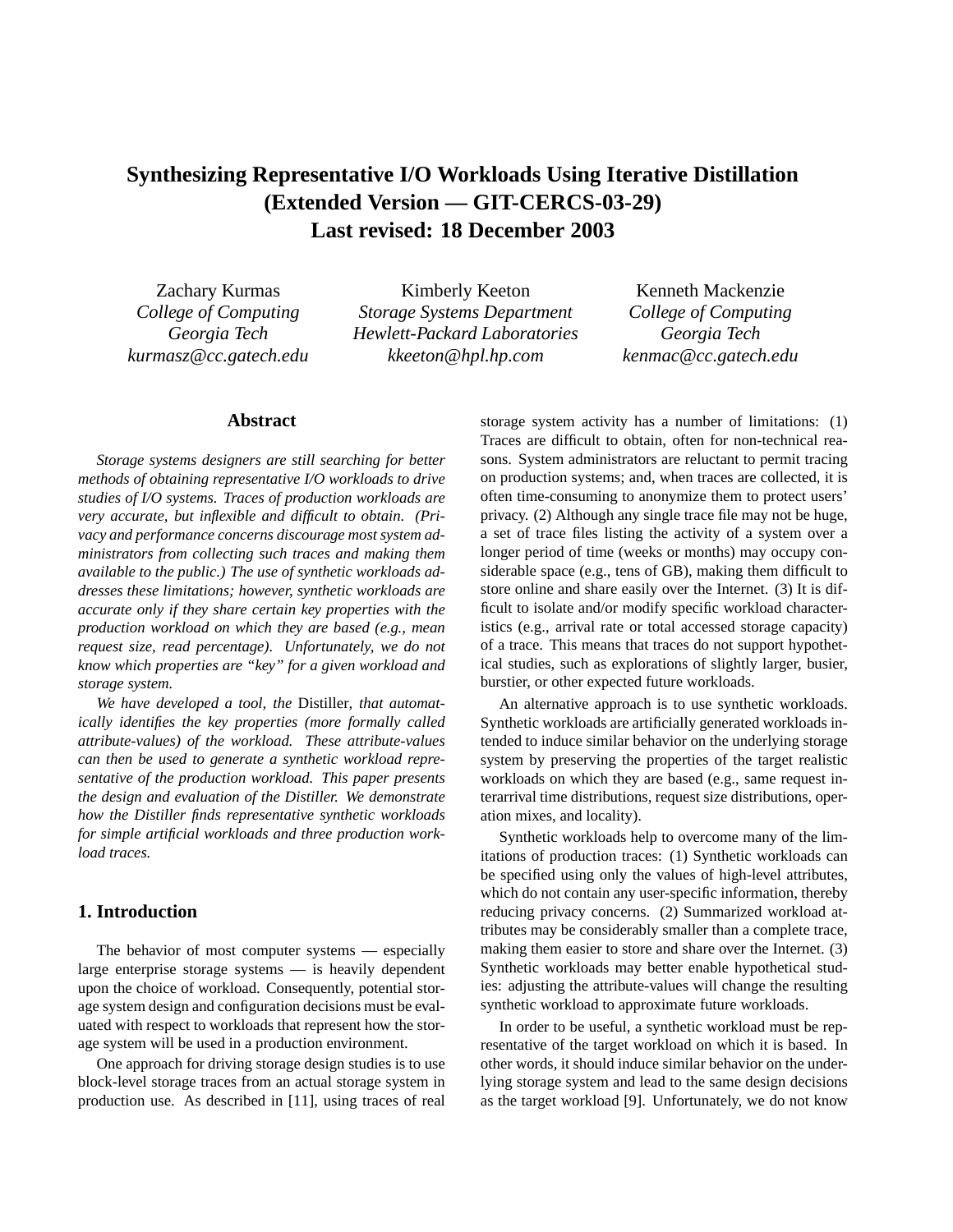which attribute-values a synthetic workload must share with the target workload in order to be representative.

Most current workload analysis and synthesis techniques [11, 12, 13, 15, 16, 24, 25]. attempt to reproduce only one or two important workload properties. As a result, synthesizing a representative workload requires a tedious process of searching for each of the attributes that significantly affect storage system behavior. Furthermore, because the set of important attributes may differ for different workload/storage system combinations, this process must currently be repeated for every workload and storage system combination under study.

This paper presents our approach for automating this tedious process, and describes our tool, the Distiller. Beginning with a trace of the target workload and a set of candidate attributes, the Distiller automatically determines which attribute-values should be used to synthesize a workload that is representative of the target. For this paper, we consider two workloads to be representative when they have similar distributions of I/O response time when replayed on a given storage system.

We have used the Distiller to automatically find the key attributes for several simple workloads, and three production workloads — an email server, a transaction processing database, and a decision support database. We show that, for all but one of the target workloads considered, the Distiller produces a synthetic workload with a response time distribution within 12% of the target workload's response time distribution.

The Distiller chooses attributes from a library of known analysis and synthesis techniques. Should a necessary attribute be missing from the set, the Distiller can identify what I/O request parameters are measured by the missing attribute, thus helping to guide the invention of a new analysis/synthesis technique.

The Distiller can easily incorporate new attributes asthey are discovered — either as part of this investigation, or from other investigations described in the literature. This extensibility allows the Distiller to easily evaluate new workloads and new storage technologies (e.g., MEMS-based storage), which may have different characteristics from known workloads and storage devices.

The remainder of this paper is organized as follows. Section 2 discusses related work, and Section 3 presents background and terminology. Section 4 discusses our automatic iterative approach for choosing attributes to generate representative synthetic workloads. Section 5 describes our experimental environment, and Section 6 presents our experimental results. Section 7 presents future work and section 8 concludes.

### **2. Related work**

The literature describes and evaluates many techniques for generating synthetic block-level I/O workloads [11, 12, 13, 15, 16, 24, 25], file-level workloads [1, 6, 14, 22], and application-level I/Os workloads [18]. File- and application- level synthesis techniques are important because they can be used to produce block-level workloads. (Simply execute the synthetic file- or application-level workload, and collect the resulting block-level trace.) Furthermore, these I/O synthesis techniques are often based on, or related to, techniques for synthesizing other types of workloads, such as processor or network workloads [2, 3, 4, 5, 7, 8, 9, 10, 21].

Our contribution is different: instead of presenting another synthetic workload generation technique, the Distiller leverages these existing techniques to automatically choose the ones that are most appropriate for the target workload and storage system. The set of current block-level analysis and corresponding generation techniques serve as the Distiller's "library" of candidate attributes.

Researchers have used principle component analysis (PCA) to synthesize computational workloads (i.e., batches of jobs) [4]. PCA is applied to reduce the number of dimensions of a data set. Given a large set of workloads W with the desired performance and a set  $m$  of attribute-values that characterize those workloads, PCA finds basis vectors for the set of *n*-tuples that can best describe  $W$ . Unfortunately, using PCA to identify a workload's performancerelated attribute-values presents several challenges. First, we would need to provide a set of workloads W with similar performance. (This, is in some sense, the problem we are attempting to solve.) Second, the resulting basis vectors would likely be combinations of attributes (rather than a subset of the initial set  $m$ ), and may not have any intuitive meaning.

Techniques that use PCA and/or related clustering techniques to directly synthesize workloads must be designed carefully. Many PCA techniques (especially those used to synthesize computational workloads) assume that each component (job) consumes a fixed amount of resources (e.g., CPU time, I/O bandwidth, memory) each time it is issued. This assumption does not hold in a storage context, where the effects of spatial and temporal locality, caching, and prefetching can make the resources consumed for an I/O request highly variable. Thus, to use PCA and/or related clustering techniques to synthesize I/O workloads, one must define components to be something other than a single I/O request.

Hong and Madhyastha have applied clustering techniques to groups of I/O requests to produce a representative arrival pattern [15, 16]; however, this approach only covers a single aspect of the trace, without addressing the other as-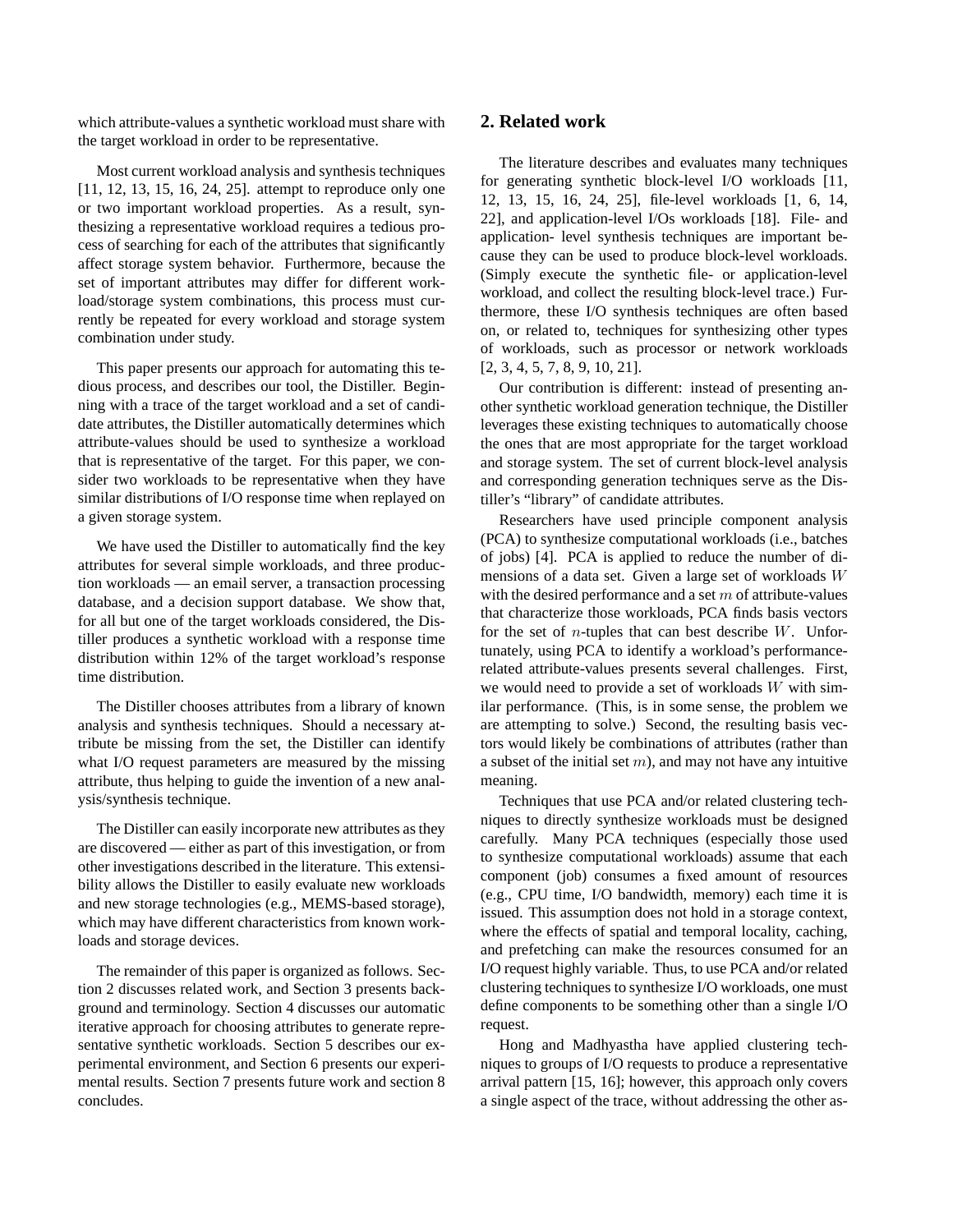

**Figure 1. Problem statement: Our goal is to automatically determine which attributes are necessary to synthesize a I/O workload representative of the target.**

pects (e.g., access pattern). Wang, et al.'s PQRS method, which is based on the joint entropy of the location and arrival time values, provides a step toward capturing multiple trace characteristics simultaneously (e.g., arrival pattern burstiness, access pattern behavior and correlations between the two) [24]. These techniques serve as attributes in the Distiller's library (although, they were not needed to distill any workloads examined in this paper).

### **3. Terminology**

Our goal is to automatically determine which attributes specify a synthetic workload that is representative of the target workload. Specifically, we want the synthetic and target workloads to have similar performance when played against the same storage system. Figure 1 illustrates this goal. In this section, we more precisely articulate this goal by defining terminology and evaluation metrics and by describing workload formats and target storage systems.

### **3.1 Storage system**

We focus on block-level, disk-array-based storage systems commonly used in enterprise environments. Disk arrays provide a block-level I/O interface by exporting *logical units (LUs)* of storage. LUs are constructed from a subset of the array's disks and configured using a particular RAID layout (e.g., a RAID5 redundancy group). Each LU appears to be a single virtual "disk" to the host accessing it. Disk arrays also generally employ a large main memory cache to improve performance for frequently accessed data, leading to request response times that may vary by as much as three orders of magnitude.

## **3.2 Workload**

A workload for a disk array is a sequence of individual I/O requests. Each request has four parameters:

• **Location:** The *location* parameter identifies the location of the data in the disk array. An I/O's location



### **Figure 2. The Distiller iteratively builds a set of attributes that specifies a representative synthetic workload.**

includes both a device number (which identifies either a physical disk, or some logical partition of the disk array) and an address on that device. This pair can either be presented explicitly using two values, or implicitly with one value.

- **Request Size:** The *request size* is the number of bytes requested by an I/O request.
- **Arrival Time:** The time at which a request issued is its *arrival time*. Some workloads present the *interarrival time* instead of the arrival time. The interarrival time is the time elapsed since the arrival of the previous request. The choice of whether to present arrival time or interarrival time is a matter of convenience because each set of values can be calculated directly from the other (assuming an "open" model).
- **Operation Type:** A request's *operation type* is either "read" or "write".

Table 1 contains an example workload. In this example, the device number and sector number of a request's address are combined into a single value. Table 1 also presents the jump distance and run length for the sample workload. These terms, defined in section 3.2.2, are used to more clearly define several workload attributes and generation techniques.

#### **3.2.1 Open vs. closed model**

The description of a workload presented in section 3.2 is an *open* model. In an open model, the exact issue time of each request is specified. It is either relative to the beginning of the trace (arrival time), or to the issue time of the previous request (interarrival time).

Another common workload model is a *closed* model. In a closed model, the issue time of an I/O is specified relative to the completion time of the last synchronous I/O issued by the current thread. Thus, this model includes the CPU time between I/O requests issued by the same thread.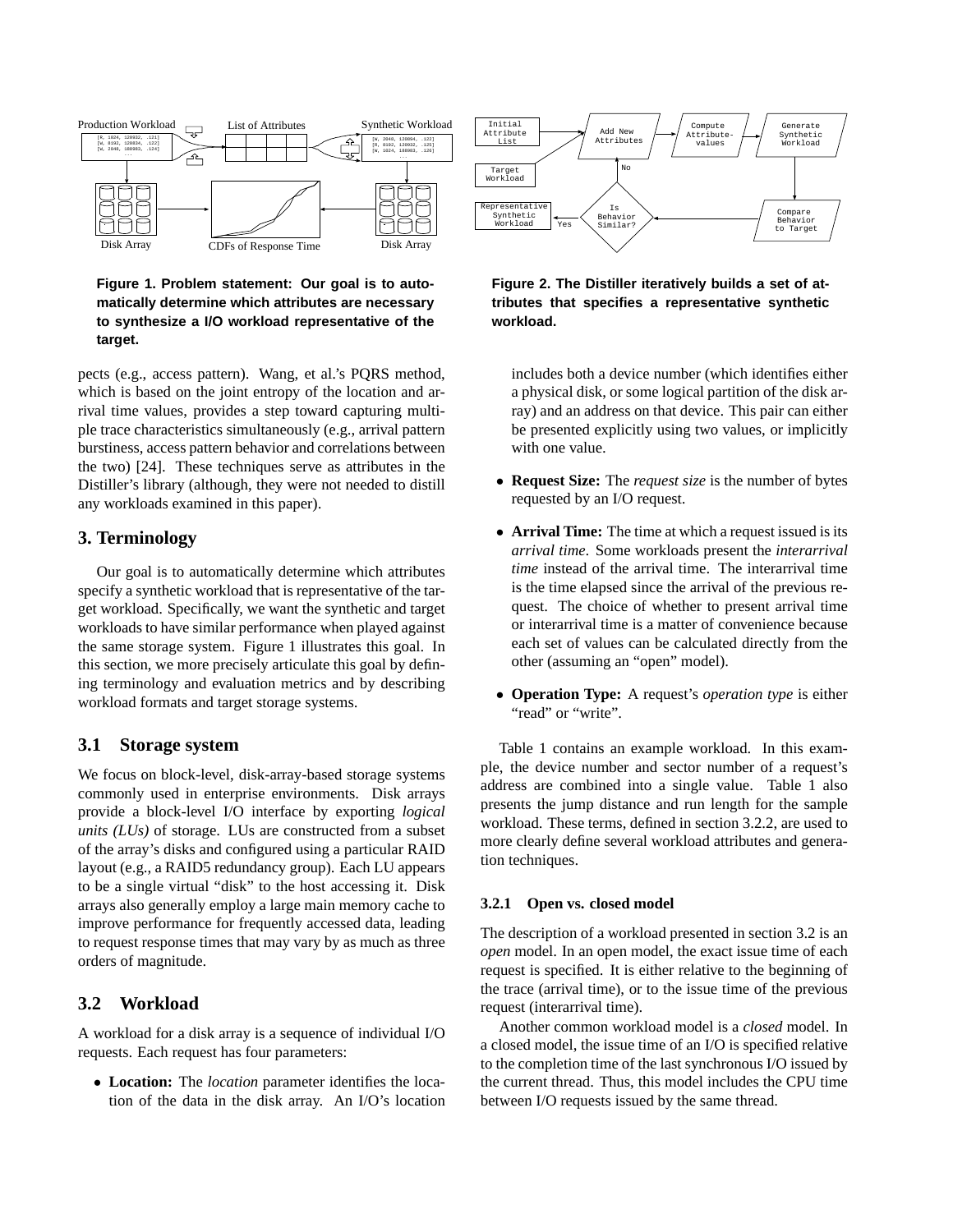|                |                  | I/O Workload |                | <b>Closely Related Values</b> |                     |                 |        |
|----------------|------------------|--------------|----------------|-------------------------------|---------------------|-----------------|--------|
| $IO$           | <b>Operation</b> | Location     | <b>Request</b> | <b>Arrival</b>                | <b>Interarrival</b> | Jump            | Run    |
| <b>Number</b>  | Type             |              | <b>Size</b>    | <b>Time</b>                   | Time                | <b>Distance</b> | Length |
|                | Read             | 1024         | 8192           | $\Omega$                      | <b>NA</b>           | <b>NA</b>       |        |
| $\overline{c}$ | Read             | 9216         | 8192           | .001                          | .001                | $\theta$        | 2      |
| 3              | Read             | 17408        | 1024           | .003                          | .002                | 0               | 3      |
| 4              | Write            | 33792        | 8192           | .004                          | .001                | 15360           |        |
| 5              | Write            | 18432        | 2048           | .009                          | .005                | $-23552$        |        |
| 6              | Read             | 20480        | 4096           | 2.66                          | 2.57                | 0               | 2      |
|                | Write            | 19456        | 1024           | 2.69                          | .003                | $-5120$         |        |
| 8              | Write            | 51200        | 65536          | 7.87                          | 5.18                | 32768           |        |

**Table 1. Example workload and closely related values.**

In general, closed models are more accurate than open models. Consider a set of I/O requests that are issued synchronously by a single thread with no processing time between. The issue time of each I/O depends upon the response time of the previous I/O. The open model does not reflect this dependency.

For this paper, we will use only the open model.

#### **3.2.2 Descriptive terms**

We define here several common terms that are useful for describing a workload and its properties.

**Run:** A *run* is a sequence of I/Os for which the first byte of each I/O immediately followsthe last byte of the previous I/O. For example, I/Os 1 - 3 in table 1 form a run of length 3. I/Os 5 - 6 form a run of length 2.

**Jump distance:** The *jump distance* between two I/Os is the distance in the location address space from the end of one I/O to the beginning of the next. For example, in table 1, the jump distance between I/Os 3 and 4 is 33792−(17408+  $1024$ ) = 15360. The jump distance between I/Os 4 and 5 is  $18432 - (33792 + 8192) = -23552$ . Two successive I/Os in a run (e.g., I/Os 1 and 2) have a jump distance of 0.

**Burstiness:** The arrival pattern of a workload is considered to be *bursty* if there some are periods of time in which many I/O requests are made, and other periods of time in which very few, if any, requests are made.

**Footprint:** A workload's *footprint* is the set of location values used at least once by a workload. The footprint of the workload in table 1 is

| [1024, 18432]  | [19456, 24576]  |
|----------------|-----------------|
| [33792, 41984] | [51200, 116736] |

Notice that not every location accessed is the beginning location of an I/O. Location 2048 is accessed by the first I/O.

**Table 2. Distribution of request size for example workload**

| Request | Number  | Fraction |
|---------|---------|----------|
| size    | of I/Os | of I/Os  |
| 1024    | 2       | .25      |
| 2048    |         | .125     |
| 4096    |         | .125     |
| 8192    | 3       | .375     |
| 65536   |         | .125     |

### **3.3 Attributes and attribute-values**

An *attribute* is a measurement of a workload characteristic (e.g., mean request size, read percentage, or distribution of location value.) An *attribute-value* is an attribute paired with the quantification of that attribute for a specific workload (e.g., a mean request size of 8KB, or a read percentage of 68%). If one views an attribute as a function,  $f$ , then an attribute-value is the pair  $(f, f(x))$  for some workload trace  $\hat{x}$ .

Attributes describe a measurement of the workload itself, rather than the response of the underlying storage system when subjected to the workload. For example, "mean response time" is not a valid attribute because computing the mean response time requires knowledge of the specific storage system (and storage system configuration) on which the trace will be executed. Furthermore, attributes must be fully defined. For example, "locality" and "burstiness" are not valid attributes because there are many different ways to quantify locality and burstiness. In contrast, the Hurst parameter of interarrival times is a valid attribute.

The remainder of this section discusses several useful attributes.

**Empirical distribution:** We use the term *empirical distribution* to refer to the actual distribution of values for some I/O request parameter. For example, the example workload's distribution of request size is shown in table 2. In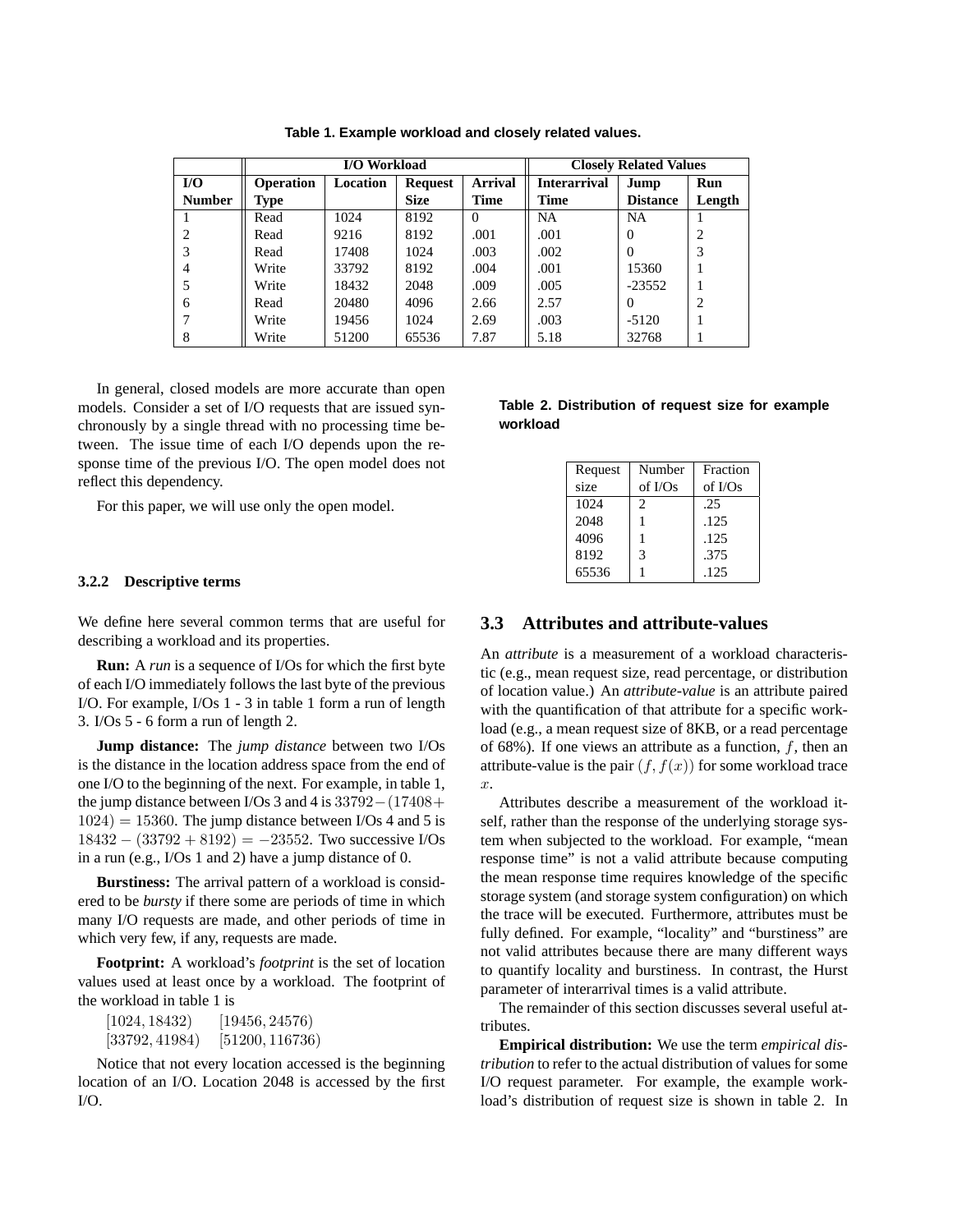**Table 3. Sample transition matrix for operation type**

|       | read | write |
|-------|------|-------|
| read  | .75  |       |
| write | .20  | .80   |

contrast, many people will assume the parameter values follow some implicit distribution (e.g., a normal or Poisson distribution) and measure only the mean and standard distribution of the parameter in question.

In addition to measuring the distribution of values for a single request parameter, we can also measure the empirical distribution of tuples of I/O request parameters. For example, we can measure the distribution of (operation type, location) pairs. Such distributions are often called *joint distributions*.

**Conditional distribution:** An empirical distribution measures a request parameter's distribution of values over all of a workload's requests. We can instead measure the distribution of values for only those I/Os that meet a specified condition. For example, we can calculate separate distributions of location for read requests and write requests. Likewise, we can partition the range of locations into 10 states, then calculate separate distributions of location values for each state. We call the parameter being measured the *dependent parameter*; the parameter on which the condition is based is the *independent parameter*. In the first case, location is the dependent parameter, and operation type is the independent parameter. In the second case, location is both the dependent and independent parameter. As with empirical distributions, the distributions measured can be joint distributions. Similarly, the independent parameter may a tuple of parameter values.

**State transition matrix:** A state transition matrix takes a partition of an I/O parameter's range into states and, for each pair of states  $(x, y)$ , lists the probability that an I/O request taking on a value corresponding to state  $x$  is followed by a request taking on a value corresponding to state y. The Table 3 shows that the probability an I/O request is a read is 75% if the previous request was a read, and 20% if the previous request was a write.

The states for a transition matrix can be defined in any arbitrary manner. One obvious technique is to assign each value in the request parameter's range to a unique state. This works well for operation type because there are only two states (read and write); however, because the size of the matrix is quadratic in the number of states, this technique is rarely used to study the other request parameters.

For our research, we usually divide a parameter's range into states according to percentiles. For example, we partition the range of location values into 4 states as follows:

- State 0: locations below the 25th percentile
- State 1: locations between the 25th and 50th percentile
- State 2: locations between the 50th and 75th percentile
- State 3: locations above the 75th percentile

This method produces a set of states for which there are an equal number of I/Os corresponding to each state. After testing several different techniques, we have found this one to be most useful in practice.

The states can also be defined to be tuples of parameter values. These tuples may be values for different parameters of the same I/O request (e.g., (operation type, location)), or values from successive I/O requests (e.g., (previous location value, current location value)). When specifying a transition matrix based on tuples, one must be mindful of the total number of states, as it grows exponentially with the dimension of the tuple.

**Jump distance:** This is simply the empirically observed distribution of jump distances between adjacent I/Os. Jump distance can serve as either a dependent or independent parameter for both transition matrices and conditional distributions.

**Run count:** This is simply the empirically observed distribution of run lengths. Notice a workload may contain fewer runs than I/Os because each run comprises several I/Os. As with jump distance, run count can serve as either a dependent or independent parameter for both transition matrices and conditional distributions.

**Jump distance within state:** The jump distance analyzer calculates jump distance as the difference between the beginning of the current request and the end of the previous request. Jump distance within state calculates the jump distance between the beginning of the current request, and the end of the most recent request corresponding to the same state as the current request. For example, consider the following sequence of locations: 10, 11, 12, 20, 21, 13, 22, 14, 23, 24, 15. Assume each request size is 1 unit, and define states [10, 19] and [20, 29]. The jump distance within state for location 22 would be 0, because the previous location in state [20, 29] is 21.

**Run count within state:** The run count analyzer considers only runs of strictly sequential I/Os. The run count within state analyzer looks to the previous location in the same state to determine the length of a run. In the previous example, this analyzer would find two runs: 10, 11, 12, 13, 14, 15; and 20, 21, 22, 23, 24, 25. Notice that for run count within state to work as intended, the runs must lie within different states.

**Markov model:** We found that, in practice, many useful attributes fit a single template based on the conditional distribution and Markov transition matrix. This template requires four parameters: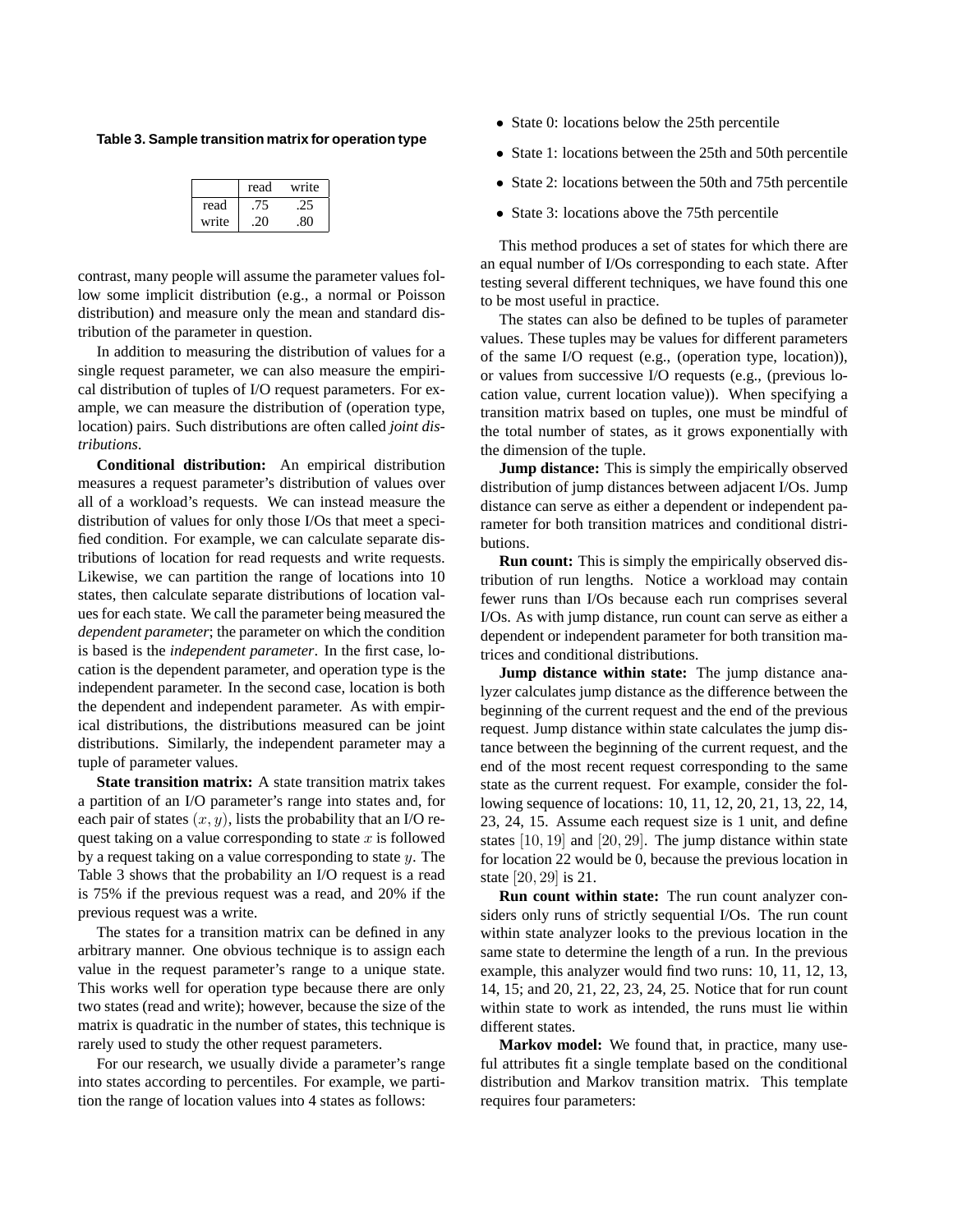- 1. the *dependent* parameter, d: the request parameter(s)<sup>1</sup> being measured
- 2. the *independent parameter, i*: the request parameter(s)<sup>1</sup> on which the states are based;
- 3. the *number of states, s,* used to express the independent parameter; and
- 4. the *history h*: the number of previous I/Os considered

This template specifies a set of  $s$  states based on the  $h$ most recent independent parameters<sup>2</sup>. We then generate a conditional distribution of the dependent parameter based on the defined states. We can also optionally generate the Markov transition matrix for the same set of states. Together the conditional distribution and Markov transition matrix form a Markov model. (Notice that when  $h > 1$ , each Markov state does not correspond directly to a single I/O request.)

#### **3.4 Evaluation criteria**

**Evaluation criteria:** We can determine behavioral similarity by considering a variety of different behaviors (response time, throughput, power consumption, etc.). The similarity of each behavior can be quantified using many different metrics. For example, we can compare distributions of response time using root mean square distance or the Kolmogorov-Smirnov test. The design of the Distiller is independent of the performance metric and similarity measure chosen.

In this paper, the disk array behavior in question is the response time distribution: the Distiller's synthetic workload should maintain the same response time distribution as the target workload when both are played against the same storage system. Our similarity metric is the *demerit figure* [20]. The demerit figure is the root mean square of the horizontal distance between the response time cumulative distribution functions (CDFs) for the synthetic and target workloads. We will present the demerit figure in relative terms, as a percentage of the mean response time of the target workload.

A synthetic workload that perfectly represents the target workload trace has a demerit figure of 0%. However, due to various experimental errors, it is difficult to achieve identical performance. Ganger distinguishes between *synthesis error*, due to the different synthesis techniques, and *randomness error*, the error of a single synthesis technique

using different random seeds [11]. Because we are playing requests against a real storage environment, we may also experience *replay error*: the experimental error due to nondeterminism in the disk array and host operating system. Our experiments indicate that replay error can be as high as 10%; we therefore set our target at 12%, allowing for an additional 2% synthesis error and randomness error.

#### **4. Our approach**

In this section, we present our iterative approach for determining which attributes are necessary for synthesizing a representative I/O workload. This approach is embodied in a tool we call the *Distiller*.

At a high level, the Distiller iteratively builds a list of "key" attributes. During each iteration, the Distiller identifies one additional key attribute, adds it to the list, then tests the representativeness of the synthetic workload specified by the current list of key attributes. This loop (shown in Figure 2) continues until either (1) the difference between the performance of the synthetic and target workloads is below some user-specified threshold, or (2) the Distiller determines that no set of attributes in the library will specify a representative synthetic workload.

**Running Email example:** To make the concepts more concrete, we will use a running example to illustrate the Distiller's operation on a real production workload. Progress will be described in each section, and the results summarized in Table 8.

The target workload for this example is a 900-second trace of the workload created by the OpenMail email application. For simplicity, we will examine only one LU. The complete workload is described in more detail in [19]. Our baseline trace contains 19,769 I/Os, with an average request rate of 22 I/Os per second, and an average throughput of 164 KB/s. The workload contains highly randomized accesses using small requests that are mostly (72%) writes. Over 90% of the requests have request sizes of 8 KB or less; almost 50% are exactly 8 KB. The meta-data portion of the logical volume is frequently accessed, while the email message (i.e., data) portion of the volume does not exhibit the same temporal locality.

#### **4.1 Initial attribute list**

The Distiller's first step is to generate a synthetic workload based on a set of empirical distributions of values for the four I/O request parameters. We start with these explicit distributions because implicit distributions (e.g., normal or Poisson) have been shown to be inaccurate [11].

**Running Email example:** Figure 3 shows the response time distributions for the initial synthetic workload and the target workload, which result in a demerit figure of 65%. Note the log scale on the  $x$ -axis. Given that the demerit

<sup>&</sup>lt;sup>1</sup>The dependent and independent parameters can be tuples of I/O request parameters, or even other attributes (such as jump distance or run count).

 $2$ In practice, we use only the aforementioned 'percentile' method; however, the method of defining s states could be viewed as fifth parameter to this template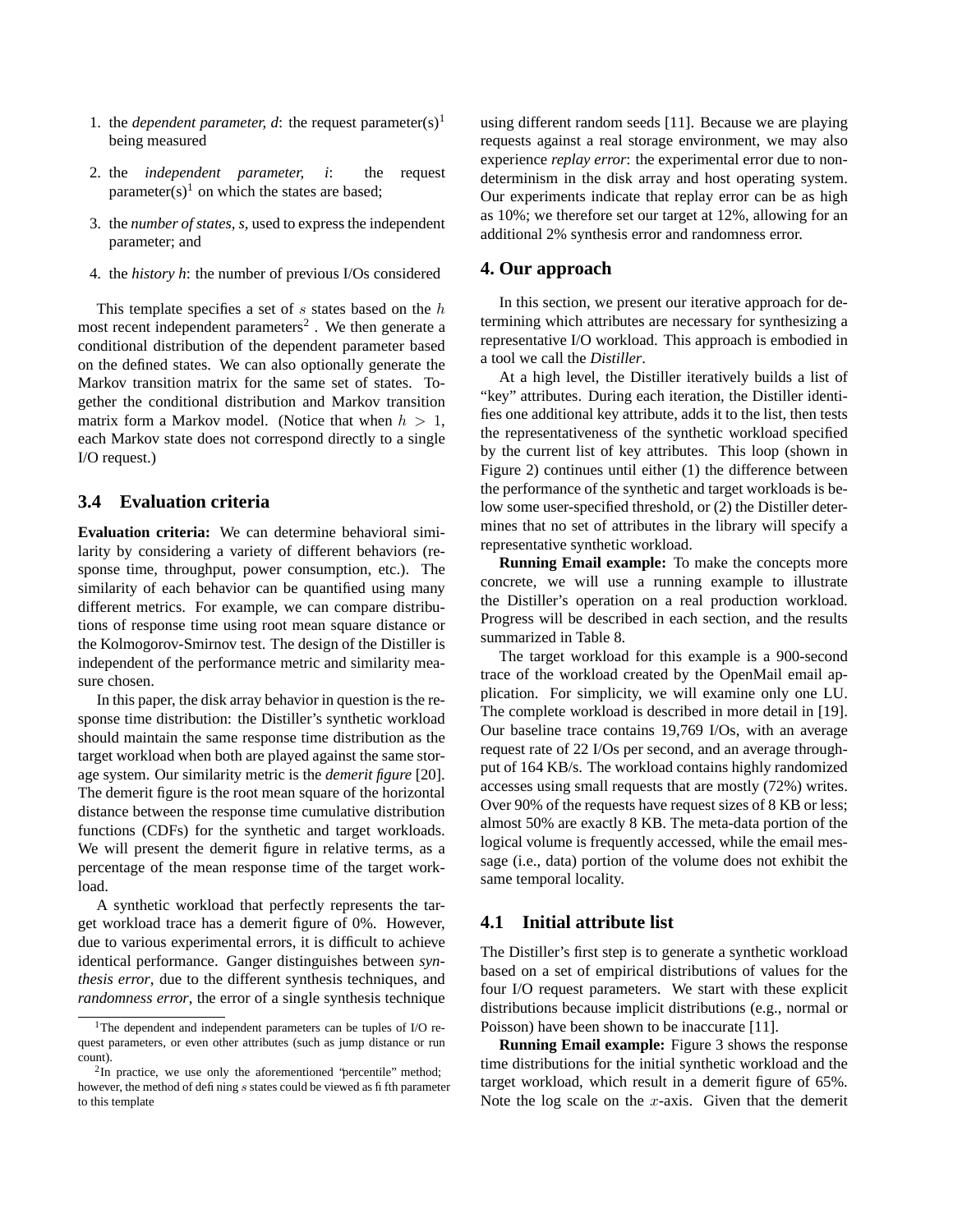

**Figure 3. The Distiller cannot accurately synthesize the target Email workload using only the initial attribute list of empirical distributions for the trace parameters.**

figure is larger than the threshold of 12%, the Distiller must search for additional attributes.

### **4.2 Choosing an attribute group**

Because the time to evaluate a synthetic workload's response time distribution is proportional to the length of the target workload, the Distiller should evaluate attributes in an intelligent order. Instead of evaluating attributes individually in an arbitrary order, the Distiller estimates the maximum potential benefit of an entire group of related attributes. Each group of related attributes captures a particular relationship within a single workload parameter or between multiple parameters. Once the Distiller determines which group holds the most potential for improvement, it can focus on finding the appropriate attribute to capture that relationship.

We define an *attribute group* as a set of attributes whose values are calculated using the same set of I/O request parameters (and thus capture information about the same relationship). For example, the {interarrival time} attribute group contains those attributes that measure only the interarrival times of different requests (e.g., mean interarrival time, the Hurst parameter). The {location, operation type} attribute group contains those attributes that measure the relationship between requests' locations and operation types (e.g., separate distributions of location values for read and write requests). All possible combinations of parameter relationships result in a total of fifteen attribute groups. By definition, each attribute is a member of exactly one attribute group.

To evaluate the potential benefit of an attribute group, the Distiller examines what happens when the relationship



**Figure 4. The difference between location lines (15% demerit) indicates the need for a** {**location**} **attribute. The similarity of the request size lines (8% demerit) indicates no need for a** {**request size**} **attribute.**

captured by the attribute group is destroyed. If a synthetic workload without the relationship under test performs similarly to the target workload, then the attribute group (and hence all of its member attributes) provides little or no benefit. However, if performance without the relationship is dramatically different, then the attribute group is important. We call this approach to evaluating the importance of attribute groups the *subtractive* method. The goal is to isolate the contribution of the relationship represented by the attribute group under test. For example, to isolate the effects of the {request size} attribute group, we want to separate its contribution from the contributions of {request size, operation type}, {request size, location}, and {request size, interarrival time}, as well as all three- and four-parameter attribute groups involving request size.

We isolate a given attribute group by replacing its parameter values in the target trace with either an empirical distribution or a rotation of the original values. The Distiller evaluates the potential contribution of a single-parameter attribute group using both of these techniques. Table 4 provides an example application of the subtractive method for {request size}. The left panel of the table shows the target workload. The second panel (labeled "Empirical Request Size") substitutes an empirical distribution for the request size parameter list, effectively removing all relationships from any of the groups involving request size ( ${[request]}$ size}, {request size, location}, etc.). The third panel (labeled "Rotated Request Size") rotates the list of request sizes to maintain the intra-request size relationships, while destroying relationships between request size and the other parameters. $3$  The attribute group's contribution can then be

 $3$ To rotate a list L of values, we shift the list so that the order of the values is unchanged, but the item in position x is now in position  $(x +$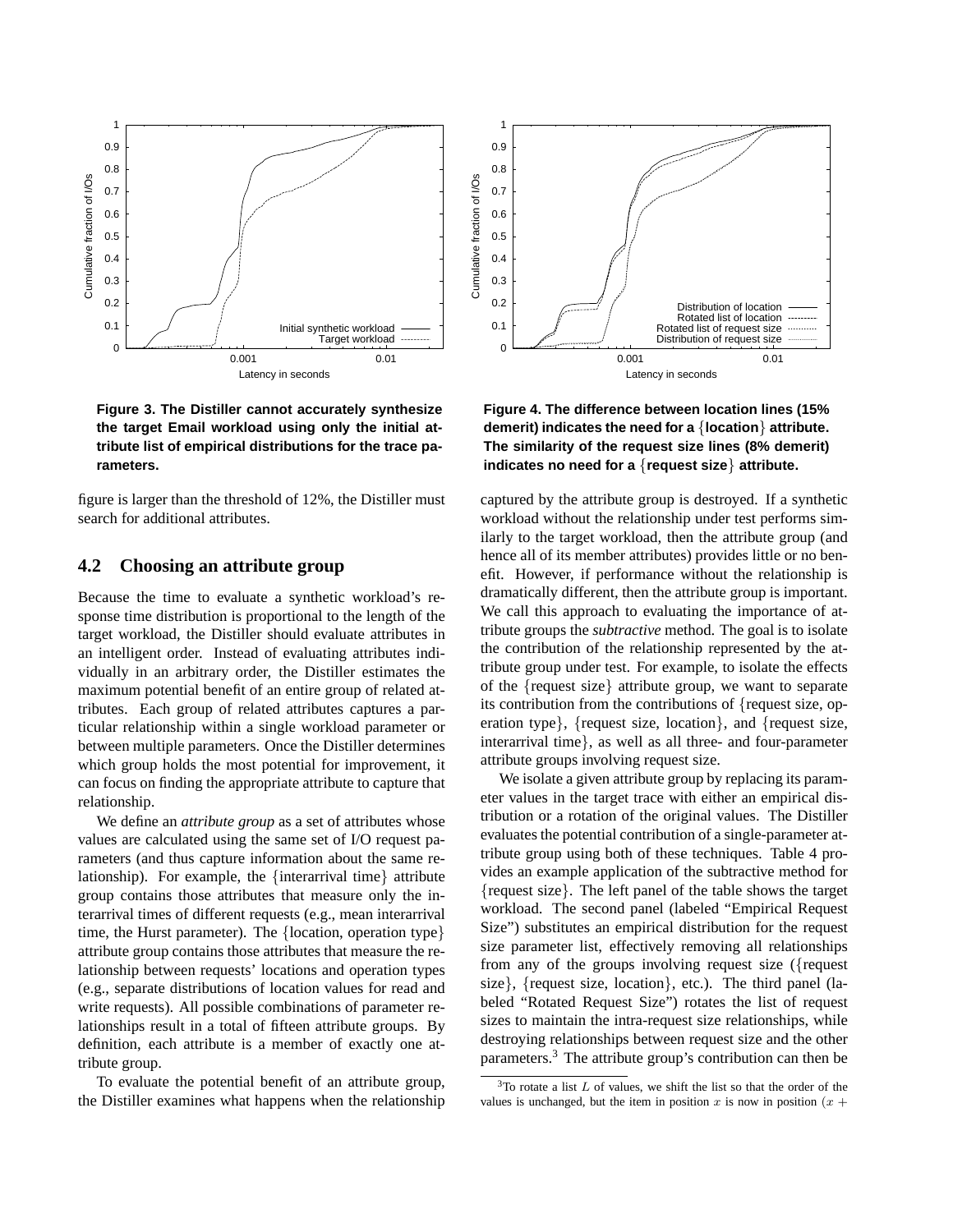| <b>Target I/O Workload</b> |          |          | <b>Empirical</b><br><b>Req Size</b> | <b>Rotated</b><br><b>Req Size</b> | <b>Rotated</b><br>Together |          | <b>Rotated</b><br>Apart |          |             |
|----------------------------|----------|----------|-------------------------------------|-----------------------------------|----------------------------|----------|-------------------------|----------|-------------|
| <b>Time</b>                | Location | Op       | <b>Size</b>                         | <b>Size</b>                       | <b>Size</b>                | Op       | <b>Size</b>             | Op       | <b>Size</b> |
| 0.050397                   | 6805371  | W<br>(a) | 3072(a)                             | 4096(g)                           | 3072(f)                    | W(f)     | 3072(f)                 | W(e)     | 3072(f)     |
| 0.762780                   | 7075992  | (b)<br>R | 8192(b)                             | 3072(a)                           | 4096(g)                    | R<br>(g) | 4096(g)                 | W(f)     | 4096(g)     |
| 0.789718                   | 11463669 | W(c)     | 3072(c)                             | 3072(f)                           | 2048(h)                    | R(h)     | 2048(h)                 | R(g)     | 2048(h)     |
| 0.792745                   | 7051243  | (d)<br>R | $1024$ (d)                          | 8192(b)                           | 3072(a)                    | W(a)     | 3072(a)                 | R(h)     | 3072(a)     |
| 0.793333                   | 11460856 | W(e)     | 8192(e)                             | $1024$ (d)                        | 8192(b)                    | R(b)     | 8192(b)                 | W(a)     | 8192(b)     |
| 0.808625                   | 11463669 | W(f)     | 3072(f)                             | 2048(h)                           | 3072(c)                    | W(c)     | 3072(c)                 | R(b)     | 3072(c)     |
| 0.808976                   | 7049580  | R<br>(g) | 4096(g)                             | 8192(e)                           | $1024$ (d)                 | R(d)     | $1024$ (d)              | W(c)     | $1024$ (d)  |
| 0.809001                   | 7050244  | R<br>(h) | 2048(h)                             | 3072(c)                           | 8192(e)                    | W(e)     | 8192(e)                 | (d)<br>R | 8192 (e)    |

**Table 4. Examples of the subtractive method, using empirical distribution substitution and list rotations.**

isolated by comparing the difference between the response time distributions (using the demerit figure) for the empirical and the rotated workloads.

The Distiller evaluates the potential contribution of a multi-parameter attribute group using a combination of list rotations. First, for a parameter  $p$ , it evaluates the potential of all  $\{p, x\}$  relationships (where x is another parameter) by comparing the performance for a rotated  $p$  list to the target workload. If the performance is sufficiently different, then at least one of these multi-parameter relationships must be important. The Distiller then isolates the contributions of each potential  $\{p, x\}$  pairing using two synthetic workloads with different rotations. Table 4 provides an example application of the subtractive method for {request size, operation type}. Again, the left panel represents the target workload. The fourth panel (labeled "Rotated Together") shows how request size and operation type can be rotated together, preserving the {request size, operation type}, {request size} and {operation type} relationships, while destroying the other relationships involving request size and operation type. The right panel (labeled "Rotated Apart") shows how separately rotating the two lists further destroys the {request size, operation type} relationship. The attribute group's contribution can then be isolated by computing the difference between the response time distributions (i.e., the demerit figure) for the "rotated together" workload and "rotated apart" workloads.

The Distiller's next step depends on the result of the demerit calculation for the isolated attribute group. If the demerit figure is less than the user-defined threshold, then the potential contribution for the attribute group is small enough that the addition of further attributes from that group is unwarranted. Otherwise, the attribute group's potential contribution is large enough that the Distiller should determine which attribute from the group to add to the list of key attributes.

In exploring attribute groups, the Distiller first evalu-

ates the importance of single-parameter attribute groups (e.g., {location}, {request size}, {operation type}, and {interarrival time}). We refer to these iterations as *phase one* of the algorithm. After examining the single-parameter attribute groups, the Distiller addresses two-parameter attribute groups in *phase two*. Finally, if necessary, the Distiller will search for important three-parameter and fourparameter attributes. However, we have yet to encounter any workloads for which it is necessary to proceed beyond phase two.

**Running Email example:** The Distiller begins its exploration of attribute groups by applying the subtractive method to each single-parameter attribute group. Figure 4 shows two representative results for {request size} and {location}. The empirical distribution and rotated workloads for {request size} are similar, with a demerit figure of only 8%; thus, no additional {request size} attributes (beyond the default empirical distribution) are necessary. Although the distributions for the two {location} workloads look similar, the demerit figure of 15% is above our threshold of 12%. Therefore, the Distiller will search for more informative {location} attributes.

#### **4.3 Picking an attribute**

Once the Distiller has identified a promising attribute group, it must choose a specific attribute from that group. It explores the candidate attributes in a pre-determined order and evaluates how close each attribute comes to achieving the potential contribution of the attribute group. The Distiller incorporates the first eligible attribute encountered. This first-fit criterion allows us to avoid the execution time overhead of extra attribute evaluations.

The Distiller uses a variant of the subtractive method to evaluate candidate attributes. It generates a synthetic workload by using the candidate attribute, and preserving the list of original values for parameters not associated with the attribute under test. The Distiller then compares this synthetic workload against the synthetic workload that main-

t) mod  $length(L)$  for some constant integer t.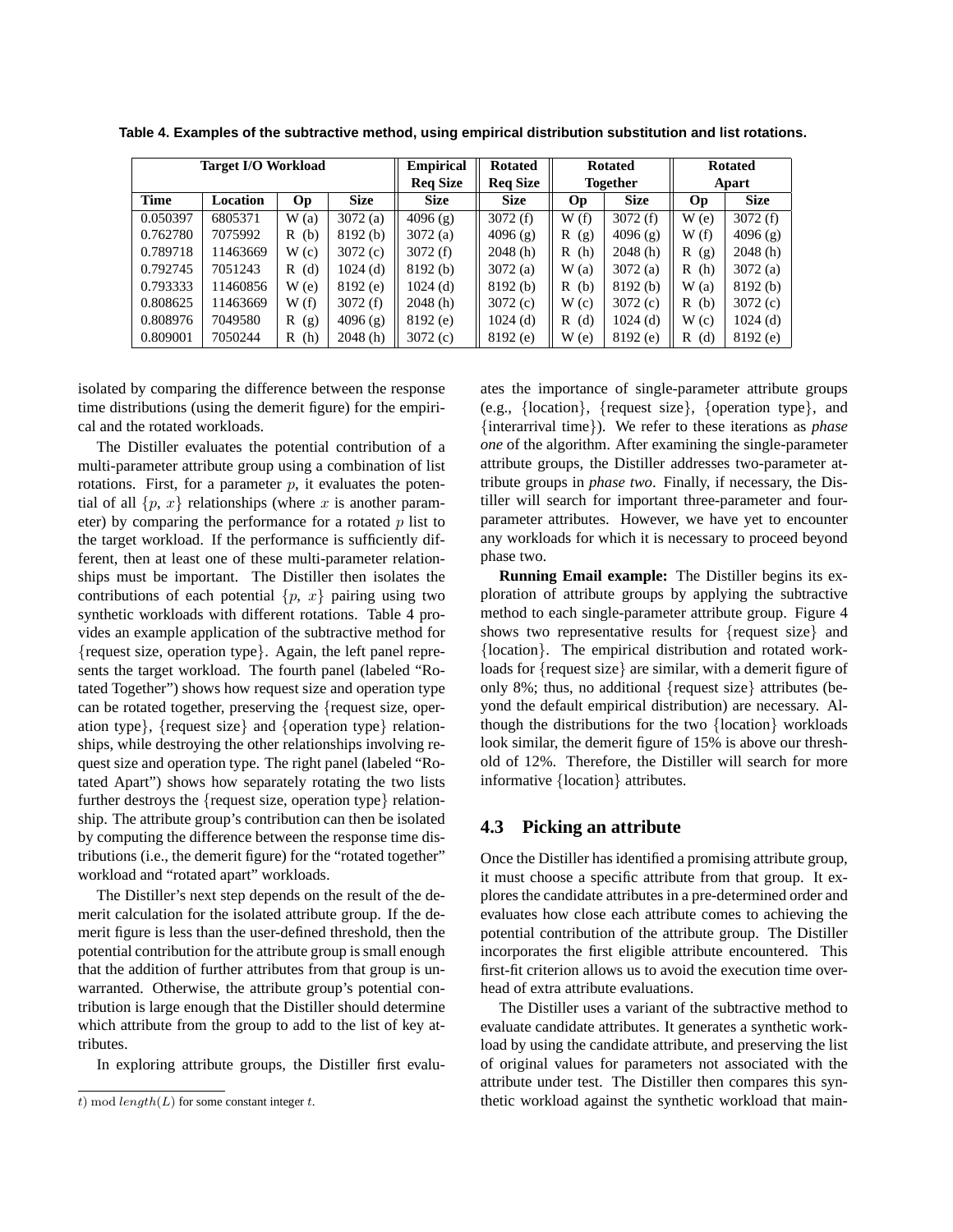|  | Table 5. Candidate attributes. |  |
|--|--------------------------------|--|
|--|--------------------------------|--|

| Attribute                               | Attr. Group          | Description                                                                                    |  |
|-----------------------------------------|----------------------|------------------------------------------------------------------------------------------------|--|
| empirical                               | Any                  | histogram of values for this parameter obtained from the workload trace                        |  |
| distribution                            |                      | (This is the initial attribute for each parameter.)                                            |  |
| list of values                          | Any                  | observed list of of values for the parameter in the target workload trace                      |  |
|                                         |                      | (This is the 'perfect' attribute; it is used only for evaluation/comparison purposes)          |  |
| Markov model                            | Any                  | higher-order Markov model with $n$ different states, corresponding to different regions of the |  |
|                                         |                      | distribution; transition probabilities are determined empirically.                             |  |
| jump distance                           | $\{loc, req. size\}$ | histogram of jump distances (in KB) in workload.                                               |  |
| modifi ed jump distance<br>${location}$ |                      | Like jump distance, except jump distance is calculated from the beginning of the               |  |
|                                         |                      | previous request to the beginning of the current request. <sup>4</sup>                         |  |
| run count                               | $\{loc, req. size\}$ | Histogram of the length of runs observed in workload.                                          |  |
| modifi ed run count                     | {location}           | Like run count, except runs determined using only location at the beginning of requests.       |  |
| Markov model using                      | ${location}$         | Markov model using jump distance or run count.                                                 |  |
| combined attributes                     |                      |                                                                                                |  |

tains "perfect information" for the attribute group (the "rotated" workload for single-parameter attributes, and the "rotated together" workload for multi-parameter attributes). If the two workloads have similar behavior (e.g., a demerit figure within the given threshold), the Distiller adds the attribute to the list of key attributes. If the two workloads have very different behavior, the attribute is not helpful and the Distiller proceeds to evaluate other candidate attributes.

If the Distiller evaluates every attribute in a group and finds none to be useful, then the library of attributes is insufficient. The user then has two options: (1) manually add more attributes to the library and re-start the Distiller; or (2) continue with the best available attribute from the library.

### **4.4 Attribute library**

The Distiller implements a library of attributes described in the research literature. Table 5 describes the attributes for which we have implemented analysis and synthesis techniques.

**Running Email example:** Recall from our earlier example that the Distiller had identified the {location} attribute group as the most promising. To explore this group, the Distiller first evaluates a Markov model of locations — MM(loc, loc, 100,1). Figure 5 shows that the Markov model-generated synthetic workload behaves very much like a workload with the original, rotated sequence of location values. Therefore, the Distiller adds the Markov model of locations to its key attribute list.

### **4.5 Tracking progress for each iteration**

After the Distiller identifies a new attribute of interest, it evaluates the synthetic workload specified by the improved attribute list. If the new workload is sufficiently representative, the iterative process concludes. Otherwise, the Distiller continues its loop of evaluating attribute groups and candidate attributes.

**Running Email example:** Figure 6 shows the results for the improved attribute list containing the Markov model of location values. Because the demerit figure (54%) is still well above the desired threshold, the Distiller continues.

### **4.6 Subsequent phases of Email example**

After addressing each single-parameter attribute group, the Distiller addresses the two-parameter attribute groups. Recall that the Distiller begins this phase by comparing the single-parameter rotated workload for each I/O parameter p to the original workload trace to evaluate the potential of all  $\{p, x\}$  multi-parameter attributes (where x is any other I/O parameter). It then determines whether breaking these multi-parameter relationships has a large effect on the resulting synthetic workload's behavior.

Figure 7 illustrates this process. We see little difference in behavior when {request size,  $w$ } and {interarrival time,  $x$ } relationships are broken; both demerit figures are less than 5%. However, the behavior of the rotated workloads for operation type and location differ significantly (demerit figures of 50% to 60%) from that of the target workload. Therefore, we conclude that some {operation type,  $y$ } attribute and some {location,  $z$ } attribute have a significant effect on behavior. The Distiller next identifies appropriate values for  $y$  and  $z$  by comparing the "rotated together" and the "rotated apart" workloads, as described in Section 4.2.

In the case of operation type, the Distiller evaluates

<sup>4</sup>The literature traditionally defines jump distance as the distance between the end of the previous request and the beginning of the current request. Our modified definition allows jump distance to be strictly a {location} attribute.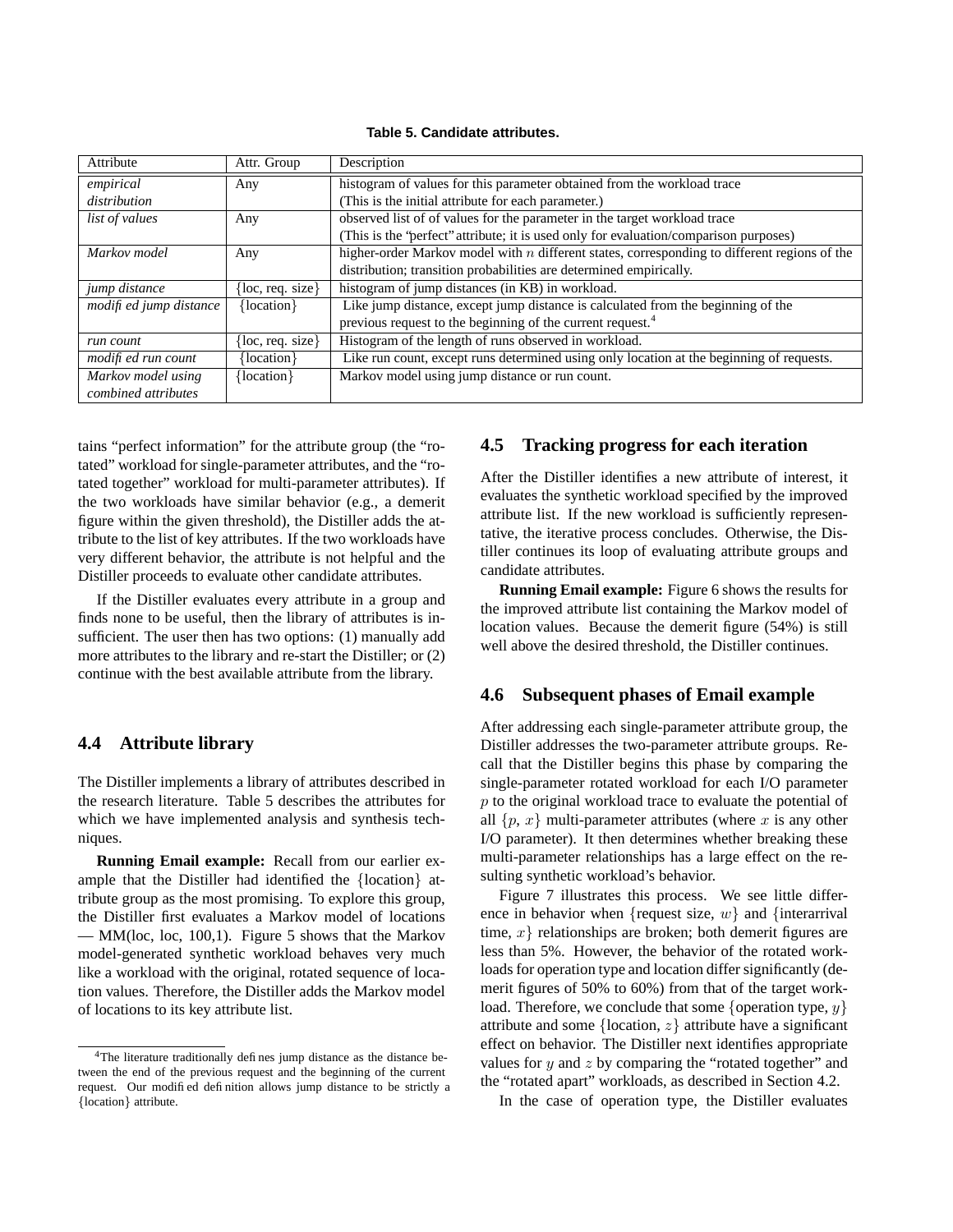



**Figure 5. Markov model-generated location values are representative of the target workload's location values, so the Distiller adds the attributes to the list of key attributes.**

**Figure 6. Although using a Markov model to choose location values improves the accuracy of the resulting synthetic workload, the improved workload is still not sufficiently representative.**



0.9 0.8 Cumulative fraction of I/Os Cumulative fraction of I/Os 0.7 0.6 0.5 0.4 0.3 0.2 0.1 Rotated together Rotated apart 0 0.001 0.01 Latency in seconds

1

**Figure 7. Inter-parameter relationships are important for operation type and location, but not for request size and interarrival time.**

**Figure 8. The potential for** {**operation type, location**} **is high, indicating that some attribute in this group will significantly affect performance.**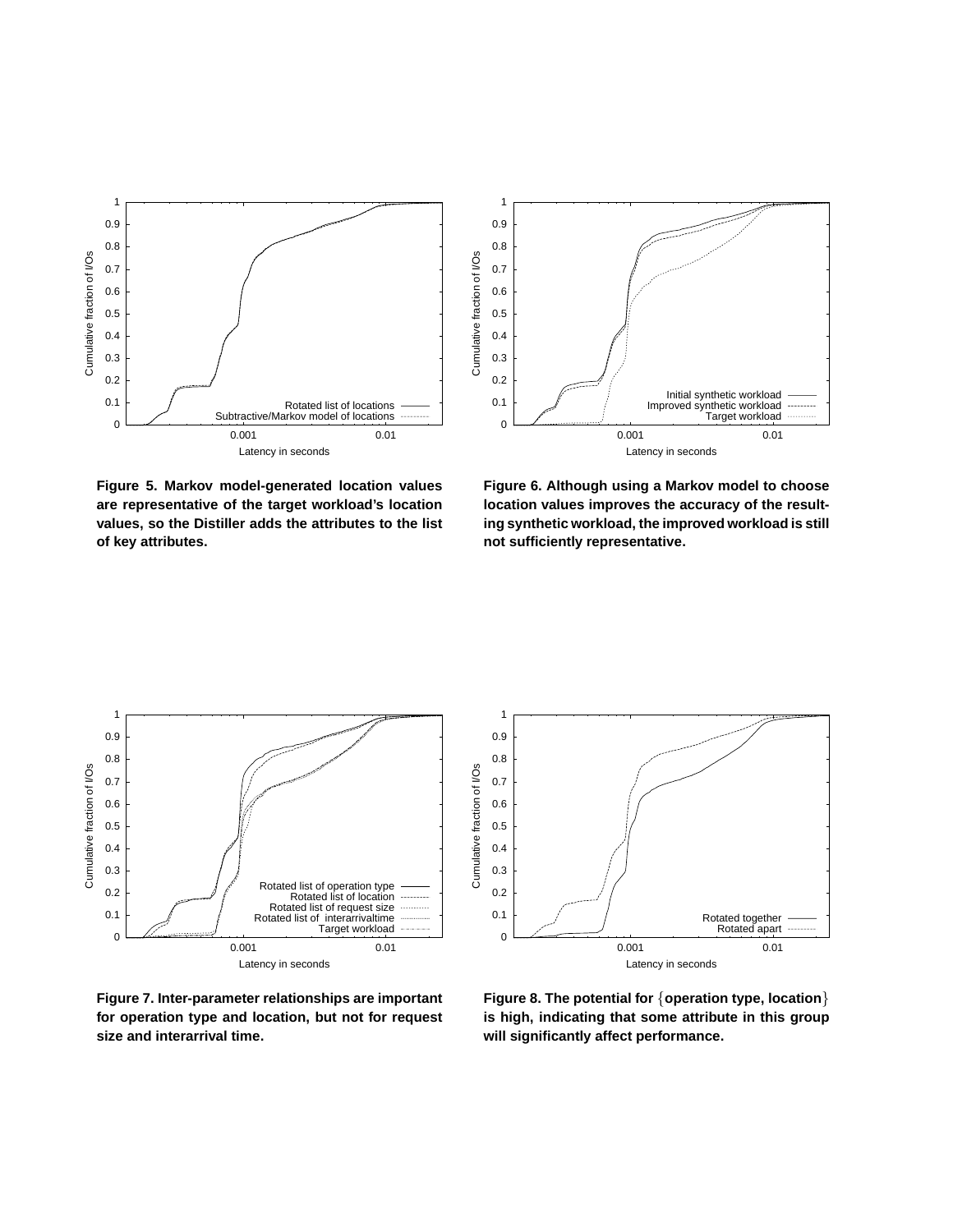

#### **Figure 9. The improved synthetic workload (using separate Markov models for reads and writes) is representative of the target Email workload.**

the potential contribution of the {operation type, location}, {operation type, request size}, and {operation type, interarrival time} attribute groups. The high demerit figure (56%) in Figure 8 indicates that there is an important {operation type, location} attribute. Other experiments show that the {operation type, request size} and {operation type, interarrival time} attribute groups promise little benefit.

When the Distiller has identified an important twoparameter attribute group, it evaluates the candidate attributes as described in Section 4.3. For our example, the Distiller first evaluates separate Markov models of location values for read requests and write requests. The resulting synthetic workload has similar behavior to the workload where operation type and location were rotated together. Therefore, the Distiller adds this attribute to the list of key attributes.

Figure 9 shows the results for the Distiller's evaluation of the synthetic workload specified by the improved attribute list. Because the demerit figure (8%) is below the desired threshold, the Distiller terminates.

### **5. Experimental environment**

In this section, we describe our experimental software and hardware environment.

### **5.1 Software environment**

The Distiller is responsible for applying the various subtractive methods, running the resulting experiments, examining the results, choosing the attribute group for improvement, and determining which attributes should be added to the list of important attributes. It acts as an outer loop that coordinates the activities of several other software tools that help perform these tasks.

To collect the traces described in Section 3, we use the Measurement Interface Daemon (midaemon) kernel measurement system, part of the standard HP-UX Measure-Ware performance evaluation suite [17]. The midaemon's I/O trace provides information shown in table 6. From this data, we can extract the four parameters necessary for the workload traces (i.e., interarrival time, operation type, request size and request location), as well as the information necessary to calculate the response time of individual I/O requests (completion time and arrival time).

Our workload analysis tool, Rubicon, takes a workload trace and an attribute list as input and produces a text file containing the attribute-values that characterize the workload [23]. Rubicon also serves as our performance measurement tool, operating in off-line mode on a trace to compute the distribution of I/O request latencies.

Our workload generation tool takes a workload characterization produced by Rubicon as input, and generates a file containing a synthetic workload matching that characterization. (See appendix A for more details.) We then use a tool called Buttress to issue the requests to a storage device. While we are running Buttress, we also run the midaemon trace collection tool to generate a trace of the synthetic workload for off-line performance analysis by Rubicon.

#### **5.2 Hardware environment**

All of the experiments presented in this paper were conducted on an HP FC-60 disk array, with workloads generated on a uniprocessor HP N4000 machine with a single 440 MHz processor and 1 GB of memory. The FC-60 array is populated with thirty 18 GB disks, spread uniformly across six disk enclosures, for a total of 0.5 TB of storage. The array has two redundant controllers in the same controller structure with one 40 MB/s Ultra SCSI connection between the controller enclosure and each of the six disk enclosures. The array is configured with five six-disk RAID5 LUs, each with a 16 KB stripe unit size.

The 256MB disk array cache, which is split between the two controllers, uses a write-back management policy backed with non-volatile RAM. Writes are considered complete once the data has been placed in the cache, and then later committed to the disk media (a process called "destaging"). Normally, destaging occurs as a background task; if the write portion of the cache fills, writes may be destaged in the foreground, delaying the completion of further requests. Thus, from the perspective of the user application, most writes will appear as cache hits (e.g., almost "free"), provided that the write portion of the cache is not full.

### **6. Experimental results**

In this section, we present the results of using the Distiller to produce representative synthetic workloads for sev-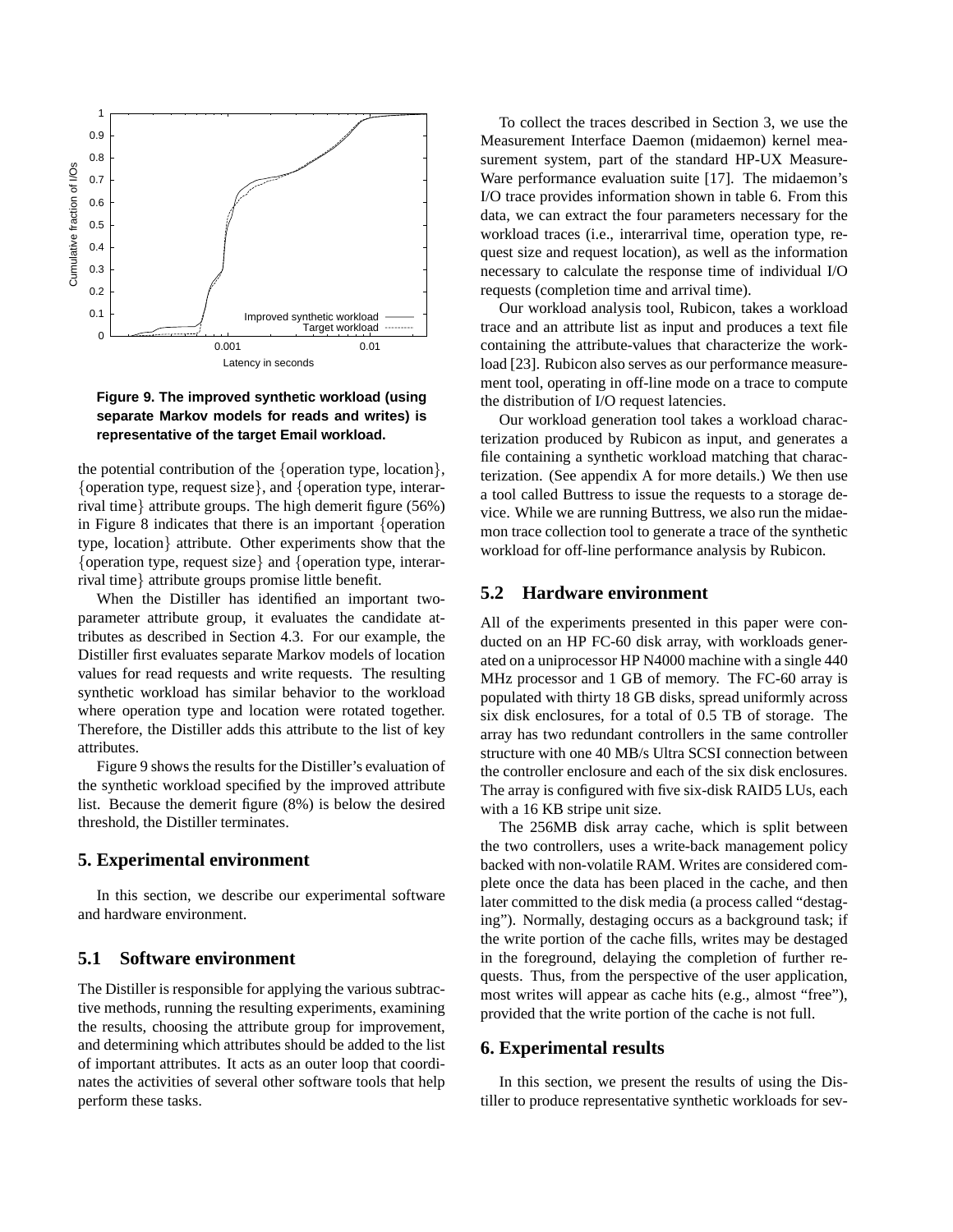| Field              | Description                                                              |
|--------------------|--------------------------------------------------------------------------|
| arrival time       | the time at which the request arrived at the device driver               |
| start time         | the time at which the request was issued to the I/O device               |
| completion time    | the time at which the request was completed                              |
| operation type     | whether the request is a read or a write                                 |
| device identifi er | the storage device being accessed by this request. In a disk-array-based |
|                    | storage system, the device ID is an LU id.                               |
| address            | the location on the storage device accessed by this request              |
| request size       | how many bytes of data are read or written                               |

#### **Table 6. midaemon I/O trace fields.**

eral target workloads. We examine both artificial workloads and production workloads. Artificial workloads are simple workloads generated from the Distiller's library, intended to verify that the Distiller works correctly. Production workloads are workloads collected on real production enterprise storage systems.

### **6.1 Artificial workloads**

The Distiller will be successful only if its library contains a sufficiently broad selection of attributes. Regardless of the breadth of the library, we want to verify the correct operation of the Distiller's infrastructure. To do this, we generated a set artificial workloads based on attributes in the Distiller's library. Because we know the Distiller's library contains all necessary attributes for the artificial workloads, any failure to produce a representative synthetic workload will indicate a bug or design flaw in the Distiller, not a a limitation of the library.

Table 8 presents the results of applying the Distiller to the artificial workloads in Table 7. Unless otherwise noted, the stopping condition for each workload is a demerit figure of 12%.

We now briefly describe each workload and the features of the Distiller tested by that workload. (In the list that follows, the number corresponds to the workload ID shown in Tables 7 and 8.)

**W1 and W2** are simple workloads that are completely described by the empirical distribution attributes on the initial attribute list. The Distiller stops before even entering iteration 1 in both cases.

**W3** demonstrates the Distiller's ability to find singleparameter attributes. The Markov models produce dependencies within the sequence of request parameters, but no inter-parameter dependencies.<sup>5</sup>

**W4** shows that the Distiller can handle the temporary degradation in the accuracy of the synthetic workload when the addition of an important attribute does not improve the representativeness of the resulting synthetic workload.

When distilling a workload, the addition of an important attribute does not necessarily produce a more representative synthetic workload. Two (or more) important attributes may have offsetting effects. For example, a {location} attribute may add sequentiality and speed up the resulting synthetic workload, while an {interarrival time} attribute added in a later iteration may cause burstiness that slows the resulting synthetic workload. Consequently, the improvement in the synthetic workload may not become apparent until after both attributes have been added.

**W5** demonstrates that the Distiller correctly chooses a useful attribute for the chosen attribute group, without settling on the first attribute it evaluates. During iteration 1, the Distiller tests and rejects three Markov models of location, and, instead, chooses a Markov model of jump distance.

**W6** highlights the Distiller's ability to find attributes that describe multi-parameter correlations. In this workload, read and write accesses are concentrated in different areas of the LU's address space, and have different request sizes. In addition, successive reads and successive writes have smaller interarrival times than a read followed by a write, or a write followed by a read. The Distiller correctly skips over single-parameter attribute groups and finds the appropriate multi-parameter attributes.

**W7** shows that the Distiller can find a useful set of attributes, even if no attribute corresponds directly to the generation techniques. Run count in this workload varies uniformly from 1 to 10 requests. (These runs were generated using a special run count generator, not a Markov model.) Even though simple Markov models can only generate runs with an exponential distribution, such a Markov model is sufficient to specify a representative workload. Thus, the Distiller shows us that capturing runs is important, but that maintaining the exact run length is not (at least for this workload).

The evaluation of these artificial workloads highlights two of the Distiller's strengths. First, the Distiller properly chooses attributes that produce representative synthetic workloads for the artificial workloads examined. (We have

 $5$ For demonstration purposes, we set the threshold to 7% so that the Distiller would not terminate after iteration 3.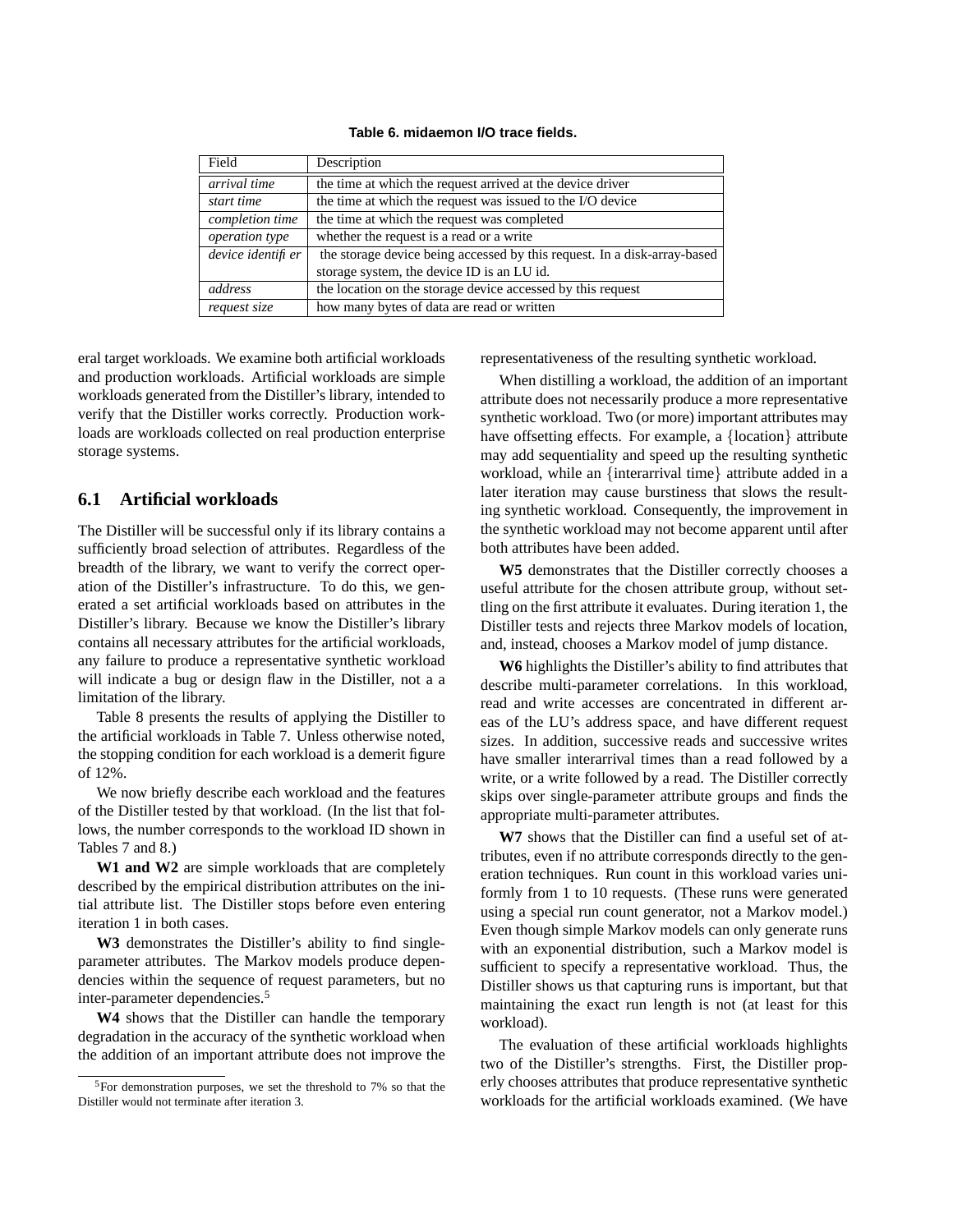| ID             | Location                                                                                    | <b>Operation Type</b> | <b>Interarrival Time</b>                                                               | <b>Request Size</b>                                                       |  |
|----------------|---------------------------------------------------------------------------------------------|-----------------------|----------------------------------------------------------------------------------------|---------------------------------------------------------------------------|--|
| W1             | Uniform $(0, 9GB)$                                                                          | 50% reads             | Constant(20ms)                                                                         | Constant(8KB)                                                             |  |
| W <sub>2</sub> | Uniform $(0, 9GB)$                                                                          | 33% reads             | Exponential(20ms)                                                                      | Uniform(1KB, 128KB)                                                       |  |
| W <sub>3</sub> | MM(loc, loc, 4, 1)<br>each state 96MB                                                       | MM(op, op, 2, 1)      | MM(tat, iat, 3, 1)<br>$2ms$ , $9ms$ , $1ms$ , $5ms$ , $250ms$                          | $\overline{\text{MM}(size, size, 4, 1)}$<br>1KB, 16KB, 64KB, 128KB        |  |
| W <sub>4</sub> | MM(loc, loc, 4, 1)<br>each state 96MB                                                       | MM(op, op, 2, 1)      | MM(tat, iat, 3, 1)<br>[.2ms, .9ms], [1ms, 5ms], 250ms]                                 | MM(size, size, 4, 1)<br>1KB, 16KB, 64KB, 128KB                            |  |
| W <sub>5</sub> | MM(iump distance, loc, 4, 1)<br>98% probability of jump<br>length determined by location    | MM(op, op, 2, 1)      | MM(tat, 1at, 3, 1)<br>[.2ms, .9ms], [1ms, 5ms], 250ms]                                 | MM(size, size, 4, 1)<br>1KB, 16KB, 64KB, 128KB                            |  |
| W6             | MM(loc, op, 2, 1)<br>[0, 64MB]<br>95% R, 5% W<br>[65MB, 10GB]<br>5% R, 95% W                | MM(op, op, 2, 1)      | MM(tat, op, 2, 2)<br>W, W: .6ms<br>R. W: 100ms<br>W. R: 25ms<br>R, R: 6ms              | MM(tat, op, 2, 2)<br>W. W: 128KB<br>R, W: 65KB<br>W. R: 2KB<br>R, R: 16KB |  |
| W7             | Runs of length $Uniform(0,10)$<br>[0, 64MB]<br>90% R, 10% W<br>[65MB, 10GB]<br>10% R, 90% W | MM(op, op, 2, 1)      | Four threads, each Exponential<br>with following means:<br>.03ms, .04ms, .05ms, .035ms | Constant(8KB)                                                             |  |

# **Table 7. Workload parameters for target artificial workloads.**

**Table 8. Summary of selected workload results.**

| ID              | Iter.          | Attr. group   | Attribute added             | Result |
|-----------------|----------------|---------------|-----------------------------|--------|
| $\overline{W}1$ | $\Omega$       |               | empirical distributions     | 3%     |
|                 |                |               |                             |        |
| W2              | $\theta$       |               | empirical distributions     | 6%     |
|                 |                |               |                             |        |
| W <sub>3</sub>  | $\Omega$       |               | empirical distributions     | 60%    |
|                 | 1              | $\{loc\}$     | MM(loc, loc, 100, 1)        | 66%    |
|                 | $\overline{2}$ | $\{op\}$      | MM(op, op, 2, 8)            | 42%    |
|                 | 3              | $\{size\}$    | MM(size, size, 100, 1)      | 9%     |
|                 | 4              | {iat}         | MM(tat, iat, 4, 3)          | 5%     |
| W4              | $\Omega$       |               | empirical distributions     | 15%    |
|                 | 1              | $\{loc\}$     | MM(loc, loc, 10, 2)         | 22%    |
|                 | 2              | {size}        | MM(size, size, 100, 1)      | 9%     |
| Email           | $\Omega$       |               | empirical distributions     | 65%    |
|                 |                | $\{loc\}$     | MM(loc, loc, 100, 1)        | 56%    |
|                 | $\overline{c}$ | $\{op, loc\}$ | MM(loc, op, 2, 1)           | 6%     |
| <b>OLTP</b>     | $\theta$       |               | empirical distributions     | 29%    |
| Log             |                | $\{loc\}$     | MM(iump dist., loc, 100, 1) | 6%     |

| ID              | Iter.          | Attr. group    | Attribute added                  | Result |
|-----------------|----------------|----------------|----------------------------------|--------|
| W5              | $\Omega$       |                | empirical distributions          | 63%    |
|                 |                | $\{loc\}$      | MM(iump dist, loc, 100, 1)       | 23%    |
|                 | $\overline{2}$ | $\{size\}$     | MM(size, size, 100, 1)           | 13%    |
|                 | 3              | $\{iat\}$      | MM(iat, iat, 100, 1)             | 11%    |
| W6              | $\Omega$       |                | empirical distributions          | 87%    |
|                 |                | $\{op, size\}$ | MM(size, op, 2, 1)               | 54%    |
|                 | $\overline{c}$ | $\{op, loc\}$  | MM(loc, op, 2, 1)                | 27%    |
|                 | 3              | $\{op, iat\}$  | MM((op,iat), (op, iat), 8, 2)    | 5%     |
| W7              | $\Omega$       |                | empirical distributions          | 78%    |
|                 |                | $\{loc\}$      | MM(iump dist, loc, 100, 1)       | 74%    |
|                 | $\overline{c}$ | $\{op\}$       | MM(op, op, 2, 8)                 | 30%    |
|                 | 3              | $\{op, loc\}$  | MM(jump dist, (op, loc), 100, 1) | 7%     |
| OLTP            | $\Omega$       |                | empirical distributions          | 53%    |
| LU <sub>1</sub> |                | $\{loc\}$      | MM(loc, loc, 100, 1)             | 34%    |
|                 | 2              | $\{op, loc\}$  | MM(iump dist, op, 100, 2)        | 13%    |
| DSS             | $\theta$       |                | empirical distributions          | 68%    |
|                 |                | $\{loc\}$      | <b>Run Count Within State</b>    | 18%    |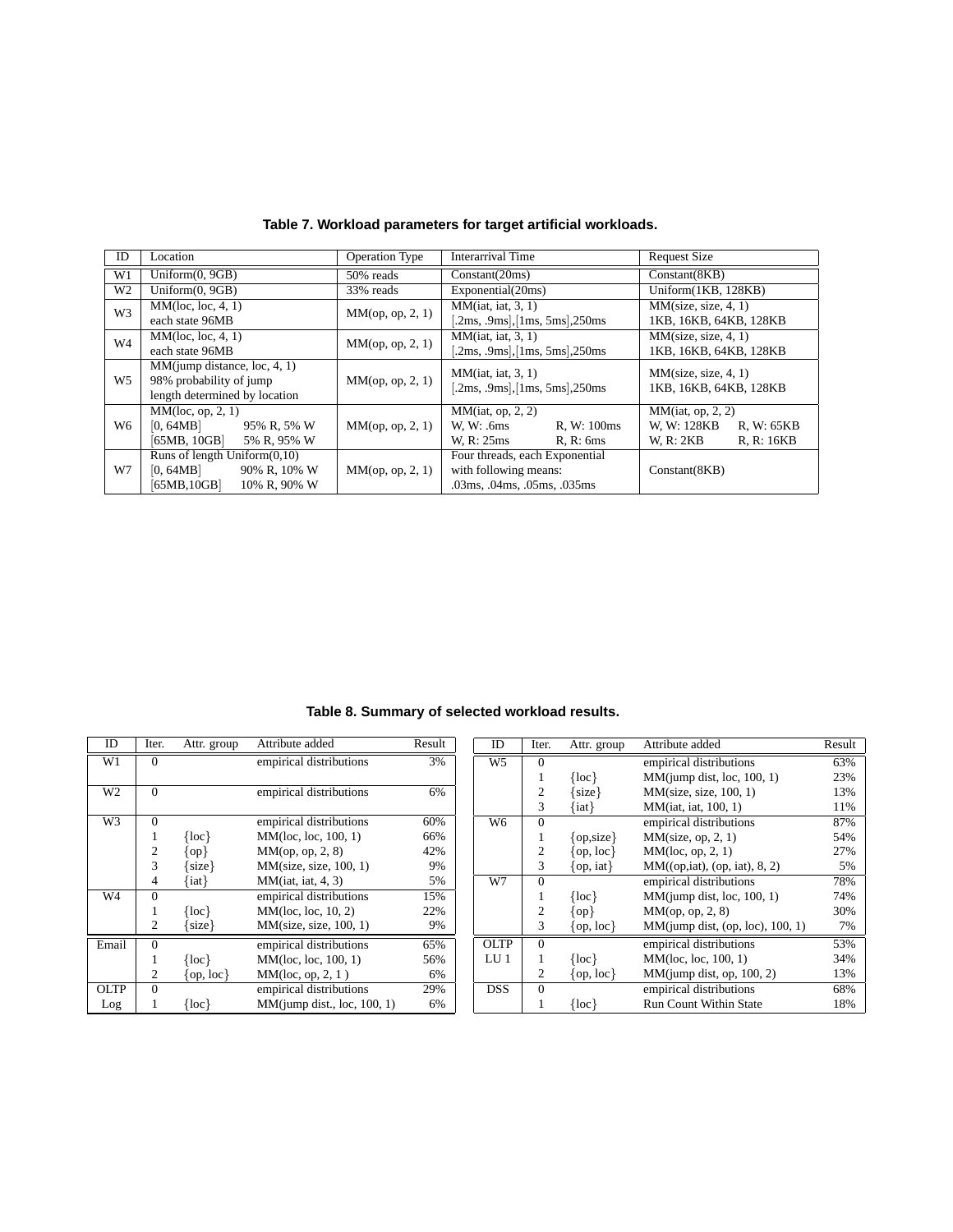also demonstrated this correctness for many other artificial workloads, not presented here due to space considerations.) Second, the Distiller was able to identify which attributes were important, regardless of the techniques that actually generated the target artificial workloads.

#### **6.2 Production workloads**

In this section, we apply the Distiller to production workloads. Table 8 presents a summary of the results.

**Email:** Section 4 presented a detailed description of the Distiller's operation on one LU of this workload. It chooses a Markov model for location, which is later subsumed by separate Markov models for location based on operation type (i.e., {operation type, location}) to generate a final synthetic workload with a demerit figure of 6%.

**OLTP log:** This trace was collected in 1994 while running HP's Client/Server TPC-C-like online transaction processing (OLTP) application at approximately 1150 transactions per minute on a 100-warehouse database. This workload focuses on the busiest LU, where accesses are highly sequential and write-only. The average request rate is 90 I/Os per second with an average throughput of 473KB/s. The Distiller completes this trace in only one iteration, as only an improved {location} attribute proves to be necessary.

**OLTP LU1:** Accesses to the second-busiest LU in this workload are about 70% reads, with an average request rate of 90 I/Os per second and an average throughput of 57KB/s. A visual inspection of the target trace shows that the access pattern tends to have groups of I/Os with similar addresses, but no obvious pattern (e.g., sequential runs or strides) within each group. This workload is distilled in two iterations, using a Markov model of location, which is later subsumed by Markov model of jump distance as a function of operation type, resulting in a final demerit figure of 13%.

**DSS:** This decision support system (DSS) trace was collected on an audited TPC-H system running the throughput test (multiple simultaneous queries) on a 300 GB SF data set. Accesses to this LU are read-only and nearly all requests are 128 KB. The average request rate is 50 I/Os per second, with an average throughput of about 6400 KB/second. Each query generates a sequence of sequential I/Os. Visual inspection of the trace shows that many independent sequential streams have been interleaved together. This pattern does not match any of the previously described attributes in the Distiller's library.

When given this trace, the Distiller first identifies the need for a better {location} attribute. It then evaluates every {location} attribute in the library and finds (as shown in Figure 10) that they all have demerit figures of at least 80%. Thus, the Distiller reports that the selection of {location} attributes is insufficient and terminates.

In response, we added an analyzer called "run count within state". Instead of measuring jump distance from the previous I/O (recall that a run is a sequence of I/Os with a jump distance equal to the request size of the previous request) this analyzer measures jump distance from the previous *nearby* I/O. (Here "nearby" refers to spatial locality). Thus, this analyzer can capture sequential runs, even if several runs are interleaved (provided that the interleaved runs are in different areas of the LU's address space). We reran the Distiller after adding the new analyzer to its library. The demerit figure obtained from evaluating the potential of "run count within state" is only 17%, a great improvement over the existing set of attributes. The original an final synthetic workloads are shown in Figure 11.

The DSS workload illustrates the Distiller's ability to help direct the development of new attributes when necessary. Because of the Distiller's extensible structure, it is easy to add analysis and synthesis modules for a new candidate attribute.

#### **7. Ongoing and future work**

In this paper, we have emphasized the ability of the Distiller to identify attributes necessary to generate representative synthetic workloads; however, this is just one piece of our research into identifying and understanding a workload's key attributes. By better understanding how a workload's attributes affect disk array behavior, we hope to improve our ability to obtain workloads for evaluation studies (especially synthetic workloads representative of hypothetical future conditions). Furthermore, we hope that this knowledge will aid the design of storage system hardware, firmware, configuration policies, and analytic models. For example, by learning precisely which attributes have the largest effect on the performance, we may learn how to precisely identify precisely those patterns within a workload that firmware should be tuned to handle.

Our next step is to further improve the Distiller's library, and carefully examine the consequences of our design decisions. We first plan to add the attributes necessary to enable the Distiller to handle the block-level workloads generated by file servers. Next, we will examine the trade-offs between the precision used to measure attribute (e.g., the number of histogram bins for an empirical distribution or number of states for a Markov model) and the representativeness of the resulting synthetic workloads. Finally, we plan to examine the consequences of our design decisions. For example, we will evaluate how different search algorithms (e.g., choosing attributes using a first-fit vs. best-fit metric) affect the set of attributes chosen, the representativeness of the resulting workloads, and the running time of the Distiller.

After we have expanded the Distiller as described above, we plan to examine the key attributes (as determined by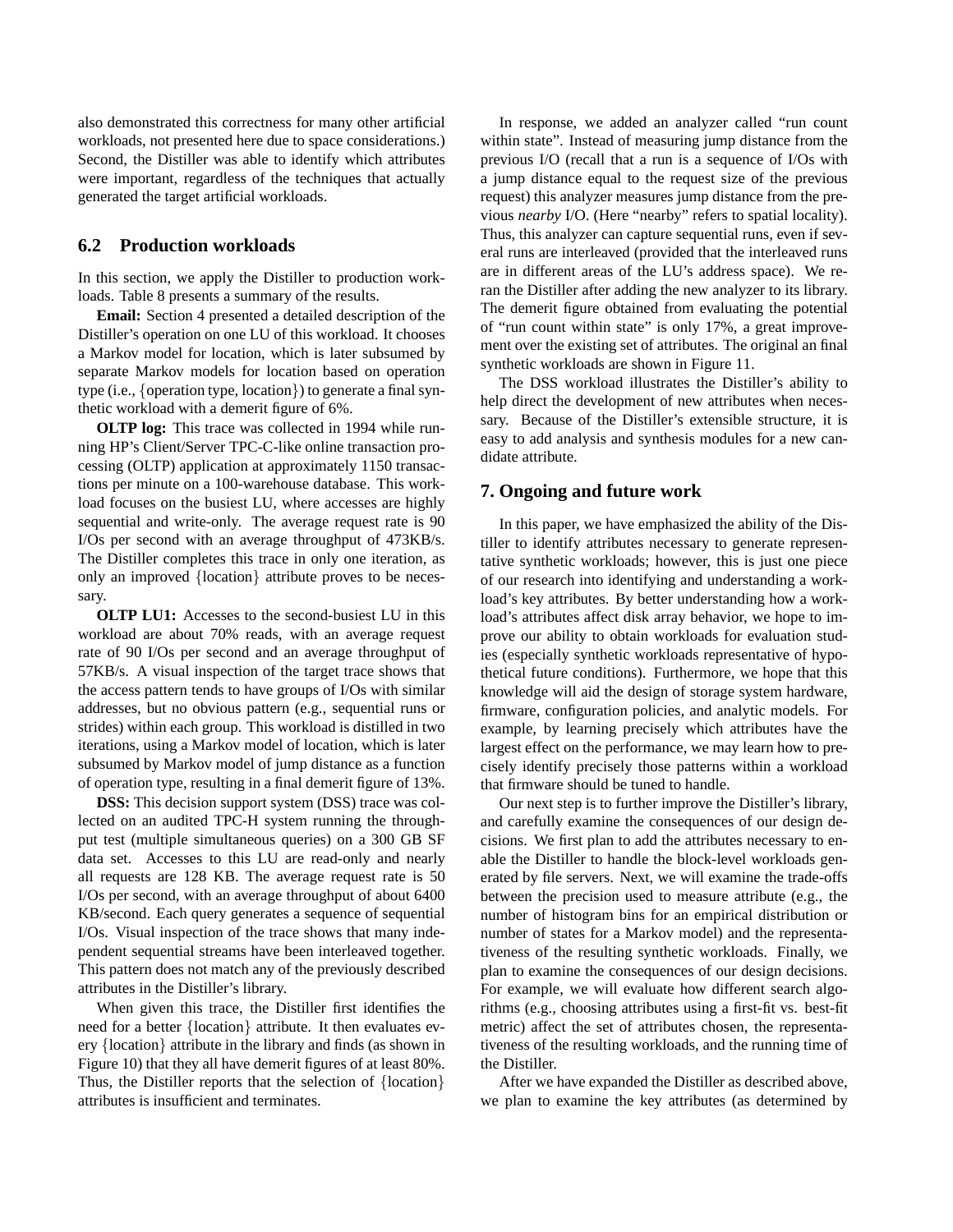

**Figure 10. The new "Jump distance within state" attribute captures the location-related behavior of the DSS workload better than the existing** {**location**} **attributes.**

the Distiller) of many different workload, storage system combinations. First, we will examine how the set of attributes chosen by the Distiller changes with respect to small changes the storage system (e.g., the prefetch length, cache size, or LU configuration). This investigation is important, because any synthetic workload used to compare several design decisions must be representative with respect to all designs/configurations under consideration.

Then, we will compare the set of attributes chosen by the Distiller for several traces of the same system taken several years apart and determine how a workload's set of key attributes changes over time. Privacy concerns discourage system administrators from collecting traces and making them available to the public. Some administrators are willing to make older traces available to the public. However, these traces are often not representative of current workloads, and are, therefore, of limited use as input to evaluations of modern storage systems. If the set of key attributes remains constant over time, and the corresponding attributevalues change predictably, we may be able to use traces of older workloads to generate synthetic workloads that represent current workloads.

Long term future work includes improving the Distiller's algorithm for selecting a specific attribute once an attribute group is chosen, proving the optimality of the attributes chosen by the Distiller (i.e., that the set of attributes is as small as possible, or that the set of attribute-values is as compact as possible given the desired degree of accuracy), and improving the quality of the hints the Distiller gives when the library is insufficient.

Finally, we believe that the Distiller will work given any reasonable quantification of storage system behavior (e.g., utilization or power consumption [26]). Furthermore, we believe that these techniques are generalizable to other areas



**Figure 11. This graph shows the performance of the initial and final synthetic workloads based on the information distilled from the DSS trace.**

of computer systems design (e.g., generation of synthetic processor and/or memory access traces). We would like to generate synthetic workloads with respect do different storage system behaviors, and apply the Distiller to these other domains.

### **8. Conclusions**

This paper describes the design and evaluation of the *Distiller*, a tool that automatically extracts a set of attributes that specifies a representative synthetic I/O workload. The tool requires no human intervention, and is therefore inexpensive to run.

We built the Distiller around several key design principles: (1) It builds the set of key attributes iteratively, adding one attribute per iteration. (2) It takes a divide-and-conquer approach, including estimating the potential benefits of attribute groups, allowing it to evaluate the most important attributes first. (3) If its library of attributes proves insufficient, the Distiller can identify what relationships must be captured, thus helping to guide the invention of a new attribute. (4) Its extensible structure facilitates the incorporation of new attributes as they become available.

We demonstrated the execution of the Distiller on both artificial and production workloads. These examples highlight the key ideas on which the Distiller is designed and demonstrate that the Distiller can be an effective aid in the development of representative synthetic I/O workloads.

### **A. Synthetic workload generation**

The Distiller's operation is independent of the tool used to generate synthetic workloads. It requires only that the generation tool be able to produce a synthetic workload with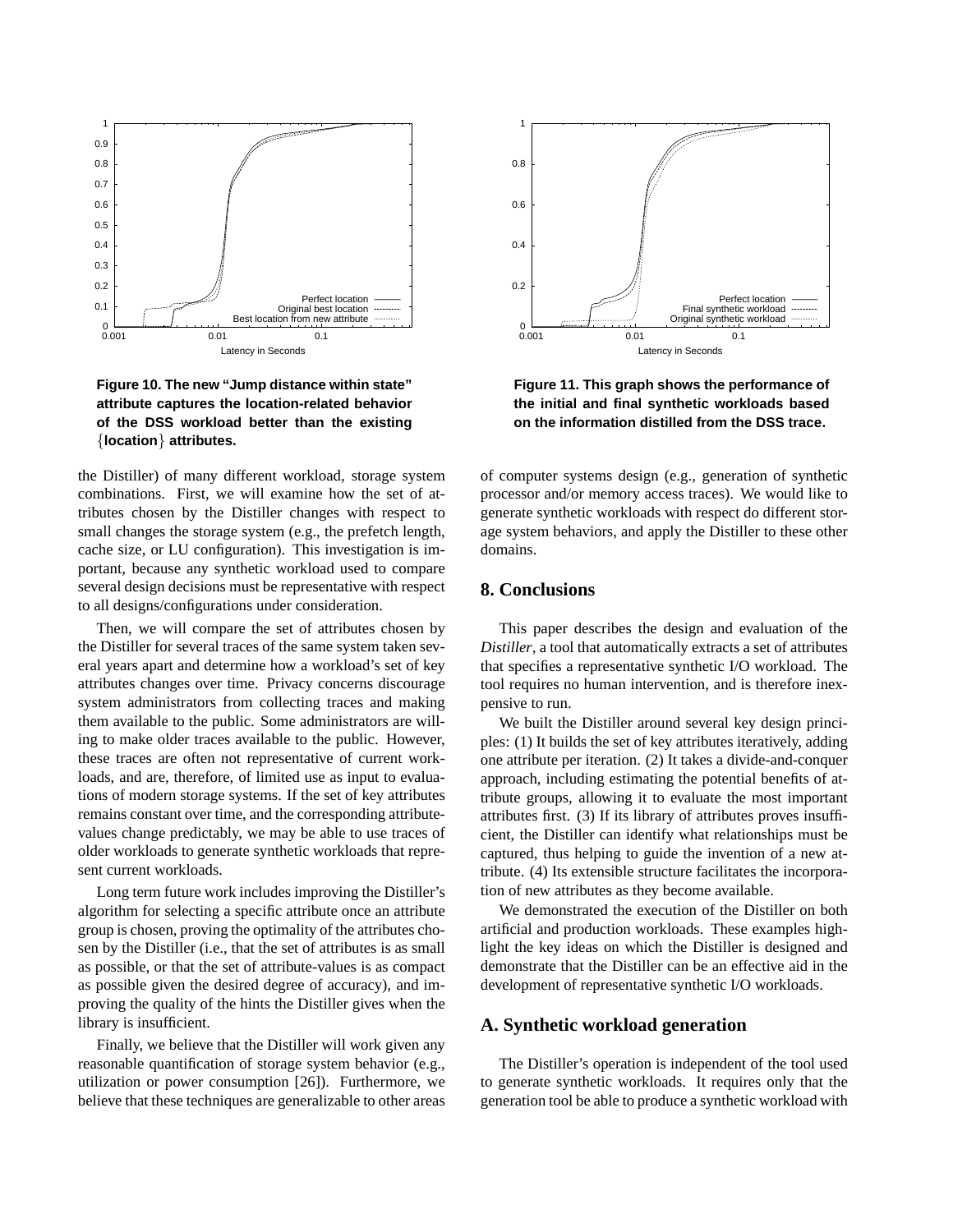a specified set of attribute-values. However, because synthetic workload generation is often a non-trivial problem, we discuss a few of our generation techniques in this section.

Our synthetic workload generation tool, *GenerateSRT*, coordinates the operation of several individual generators. Each generator is responsible for reproducing a single attribute. Two generators that produce values for the same parameter will interfere with each other; therefore, a workload may be specified using at most one attribute from each attribute group.

Allowing only one attribute per attribute group is not a limitation of the generation tool; instead, it is a consequence of the need for special algorithms to produce two attributes simultaneously. For example the algorithm that produces both the desired distribution of location and the desired distribution of jump distance is considerably more complicated than the algorithms that produce these distributions individually. We make this new algorithm available to the Distiller by defining a new attribute that measures and generates both the distribution of location and the distribution of jump distance.

Some generators corresponding to attributes in twoparameter attribute groups produce values for only one of the corresponding request parameters. For example, the generator that produces separate distributions of location for read requests and write requests generates only location values. We can use any {operation type} generator the operation types, then use this {operation type, location} generator to produce locations based on the current operation type. Notice, however, that not every {operation type, location} attribute is compatible with (i.e., will not interfere with) every {location} attribute. For example, most {location} attributes will be incompatible with a joint distribution of operation type and location. Each attribute includes a list of the corresponding generator's dependencies and restrictions. The Distiller is able to use this information to selects sets of attributes that will not interfere.

The remainder of this section discusses several of our generation techniques.

### **A.1 Run counts**

To generate the desired distribution of run lengths, we simply choose the head and length of each run from the given distributions. The distribution of locations that form the head of runs may be different from the distribution of all locations; therefore, the run length analyzer should be designed accordingly. When using this method, it is possible to specify a run that contains invalid locations. This happens so infrequently that we simply truncate these runs.

### **A.2 Jump distance**

The simplest technique for reproducing a distribution of jump distances is to choose an initial location, then choosing successive locations based on a randomly chosen jump distance. There are two problems with using this technique: First, the result of the randomly chosen jump may be an invalid (e.g., a location that is out of range for the storage device) location. Ignoring the random draws that lead to invalid locations will skew the resulting distribution. Second, the resulting distribution of location values is unlikely to match that of the target workload. (The distribution of location values need not be part of the attribute; however, in practice, we believe that any useful jump distance attribute will also maintain the distribution of location.)

Our solution is to randomly draw the set of location values and the set of jump distances from the specified distributions, then find an ordering of the locations and jump distances such that

 $location_i + jump\_distance_i = location_{i+1}$ 

We suspect (but have not yet proved) that an exact solution to this problem is NP-Complete.<sup>6</sup> Consequently, we generate an approximate solution using the greedy algorithm in figure 12:

This algorithm will maintain the desired distribution of location values (because only location values on the list are chosen); however, it is not guaranteed to maintain the distribution of jump distance. If no valid jump distances are found for a particular location, the algorithm randomly chooses a location from the given distribution (it does not back-track); therefore, in pathological cases, the jump distance distribution could differ significantly from the desired distribution. Fortunately, we have found that, in practice, the resulting distribution is close enough to produce a representative synthetic workload.

### **A.3 Markov model**

The generator corresponding to the conditional distribution and transition matrix attributes discussed in section 3.3 is very straightforward. It chooses the current state, then draws a specific value from the appropriate conditional distribution. If a transition matrix is specified, the current state is determined by following the randomly chosen transition. If no transition matrix is specified, then the current state is calculated from the values of previously chosen parameters. For example, MM(operation type, location, 100, 1) does not require a transition matrix when the {operation type} generator is applied first.

<sup>6</sup>Furthermore, because the set of locations and jump distances are drawn randomly from a distribution, it is possible that there is no exact solution.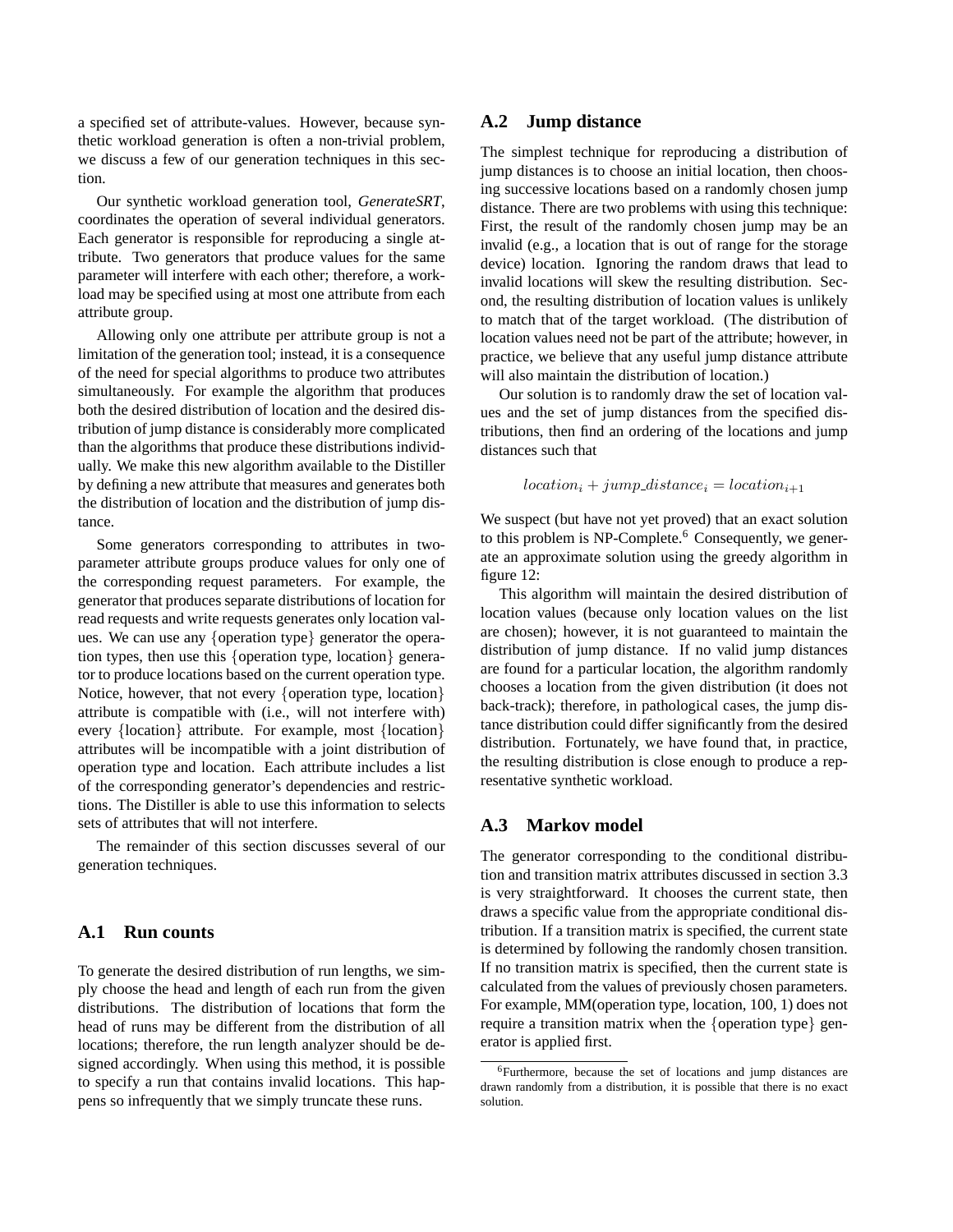```
// location is a hash table of locations chosen randomly from a
// given distribution.
// jump_distance is a linked lists containing the
// set of jump distances to be used.
let jd_index := head_of_list_ptr(jump_distance);
let current_location := get_random_location(location);
while (! list_empty(location))
{
    let starting_index := jd_index;
    let proposed_location :=
         nearest_location(current_location + get_value(jump_distance, jd_index));
    while (abs(proposed_location - current_location +
                 get_value(jump_distance, jd_index) < threshold))
    {
       jd_index := get_next(jump_distance, jd_index);
       if ( jd_index = starting_index )
       {
         proposed_location = get_random_location(location);
          break;
       }
    }
    set_location(proposed_location)
    remove_from_list(jump_distance, jd_index);
    remove_from_table(proposed_location);
}
```
**Figure 12. Greedy algorithm for choosing jump distances**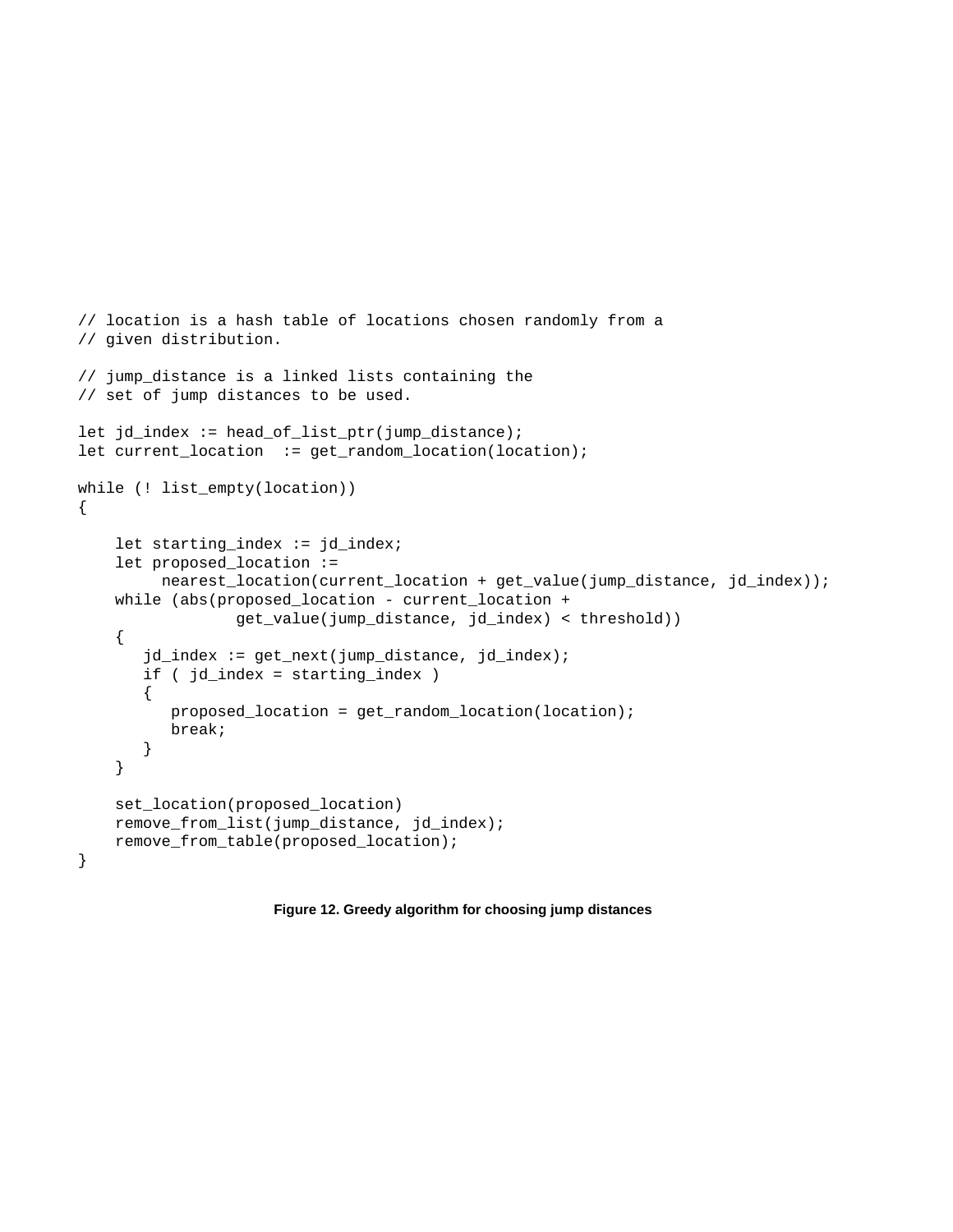When using several Markov model generation techniques simultaneously, one must resolve any dependences and avoid "loops". For example, generating a workload based on the MM(operation type, location, 1, 1) attribute requires some means of generating operation type (e.g., MM(operation type, operation type, 1,5) or a simple read percentage). Circular dependencies such as MM(operation type location, 1,1) and MM(location, operation type, 1,1) will cause the workload generator to fail. The Distiller automatically resolves all dependencies and dependencies.

Similar techniques can be used to generate distributions of jump distance, run length, and head-of-run locations that depend on other parameters.

### **A.4 Run count within state**

To generate a workload with the specified "run count within state" attribute, we separately generate the sequence of locations for each state. We then interleave these separate streams of locations according to a Markov transition matrix of location.

### **A.5 Jump distance within state**

To generate a workload with the specified "jump distance within state" attribute, we separately generate the sequence of locations for each state. We then interleave these separate streams of locations according to a Markov transition matrix of location.

# **References**

- [1] R. R. Bodnarchuk and R. B. Bunt. A synthetic workload model for a distributed system file server. In *Proceedings of SIGMETRICS*, pages 50–59, 1991.
- [2] M. Calzarossa and G. Serazzi. A characterization of the variation in time of workload arrival patterns. *IEEE Transactions on Computers*, C-34(2):156–162, February 1985.
- [3] M. Calzarossa and G. Serazzi. Workload characterization: A survey. *Proceedings of the IEEE*, 81(8):1136–1150, August 1993.
- [4] M. Calzarossa and G. Serazzi. Construction and use of multiclass workload models. *Performance Evaluation*, 19:341– 352, 1994.
- [5] T. M. Conte and W. W. Hwu. Benchmark characterization for experimental system evaluation. In *Proceedings of the 1990 Hawaii International Conference on System Sciences*, volume I, pages 6–18, 1990.
- [6] M. R. Ebling and M. Satyanarayanan. SynRGen: an extensible file reference generator. In *Proceedings of SIGMET-RICS*, pages 108–117. ACM, 1994.
- [7] D. Ferrari. *Computer Systems Performance Evaluation*. Prentice-Hall, Inc., 1978.
- [8] D. Ferrari. Characterization and reproduction of the referencing dynamics of programs. *Proceedings of the 8th International symposium on computer performance, Modeling, Measurement, and Evaluation*, 1981.
- [9] D. Ferrari. On the Foundations of Artificial Workload Design. In *Proceedings of SIGMETRICS*, pages 8–14, 1984.
- [10] D. Ferrari, G. Serazzi, and A. Zeigner. *Measurement and Tuning of Computer Systems*. Prentice-Hall, Inc., 1983.
- [11] G. R. Ganger. Generating representative synthetic workloads: An unsolved problem. In *Proceedings of the Computer Measurement Group Conference*, pages 1263–1269, December 1995.
- [12] M. E. Gomez and V. Santonja. A new approach in the analysis and modeling of disk access patterns. In *Performance Analysis of Systems and Software (ISPASS 2000)*, pages 172–177. IEEE, April 2000.
- [13] M. E. Gomez and V. Santonja. A new approach in the modeling and generation of synthetic disk workload. In *Proceedings of the 8th International Symposium on Modeling, Analysis and Simulation of Computer and Telecommunication Systems*, pages 199–206. IEEE, 2000.
- [14] S. D. Gribble, G. S. Manku, D. Roselli, E. A. Brewer, T. J. Gibson, and E. L. Miller. Self-similarity in file systems. In *Proceedings of SIGMETRICS*, pages 141–150, 1998.
- [15] B. Hong and T. Madhyastha. The relevance of long-range dependence in disk traffic and implications for trace synthesis. Technical report, University of California at Santa Cruz, 2002.
- [16] B. Hong, T. Madhyastha, and B. Zhang. Cluster-based input/output trace synthesis. Technical report, University of California at Santa Cruz, 2002.
- [17] HP OpenView Integration Lab. *HP Open-View Data Extraction and Reporting*. Hewlett-Packard Company, Available from http://managementsoftware.hp.com/library/papers/index.asp, version 1.02 edition, February 1999.
- [18] W. Kao and R. K. Iyer. A user-oriented synthetic workload generator. In *Proceedings of the 12th International Conference on Distributed Computing Systems*, pages 270–277, 1992.
- [19] K. Keeton, A. Veitch, D. Obal, and J. Wilkes. I/O characterization of commercial workloads. In *Proceedings of 3rd Workshop on Computer Architecture Support using Commercial Workloads (CAECW-01)*, January 2001.
- [20] C. Ruemmler and J. Wilkes. An introduction to disk drive modeling. *IEEE Computer*, 27(3):17–29, March 1994.
- [21] K. Sreenivasan and A. J. Kleinman. On the construction of a representative synthetic workload. *Communications of the ACM*, 17(2):127–133, March 1974.
- [22] C. A. Thekkath, J. Wilkes, and E. D. Lazowska. Techniques for file system simulation. *Software—Practice and Experience*, 24(11):981–999, November 1994.
- [23] A. Veitch, K. Keeton, D. Obal, and J. Wilkes. Rubicon. Technical report, HP Labs, 2001.
- [24] M. Wang, A. Ailamaki, and C. Faloutsos. Capturing the spatio-temporal behavior of real traffic data. In *Performance 2002*, 2002.